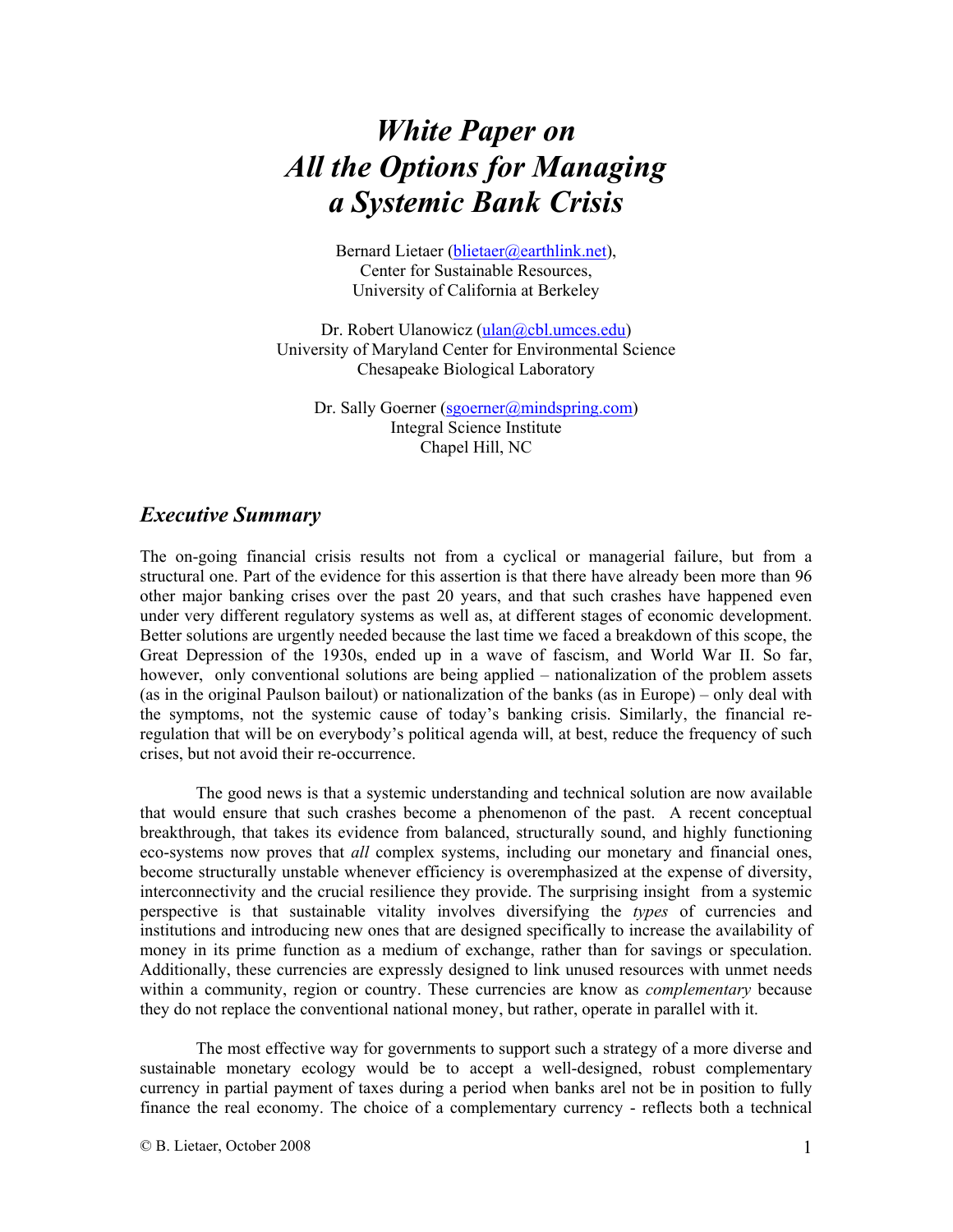issue (robustness and resilience against fraud) and a political one (what type of programs are desirable to support). A good candidate for consideration would be a professionally run businessto-business (B2B) complementary currency based on the model of the WIR system. This currency has been successfully operational for 75 years in Switzerland, involving a quarter of all the businesses in that country. Formal econometric analysis has proven that the WIR acts as a significant counter-cyclical stabilizing factor that explains the proverbial long-stranding stability of the Swiss economy.

> \* \* \*

This paper is organized in seven sections as follows:

- I. The Crisis of 2008
- II. Why Save the Banks?
- III. Re-Regulation of the Financial Sector
- IV. Conventional Solutions: Nationalizations
	- a. Nationalizing "Toxic Assets"
	- b. Nationalizing Banks
	- c. Unresolved Problems
	- d. Nationalizing the Money Creation Process
- V. Systemic Stability and Economic Vitality
	- a. Beyond the Blame Game
	- b. The Stability and Sustainable Vitality in Economic Flow Systems
	- c. Application to Other Complex Systems
	- d. Application to Financial Systems
	- e. The Systemic Solution
- VI Our Proposal
	- a. The Business Sector
		- Another Story
	- b. National Governments
	- c. Cities and Local Governments
	- d. Some Practical Considerations
	- e. Answering Some Objections
	- f. Some Advantages
- VII. Conclusion: Synthetic Table of the Options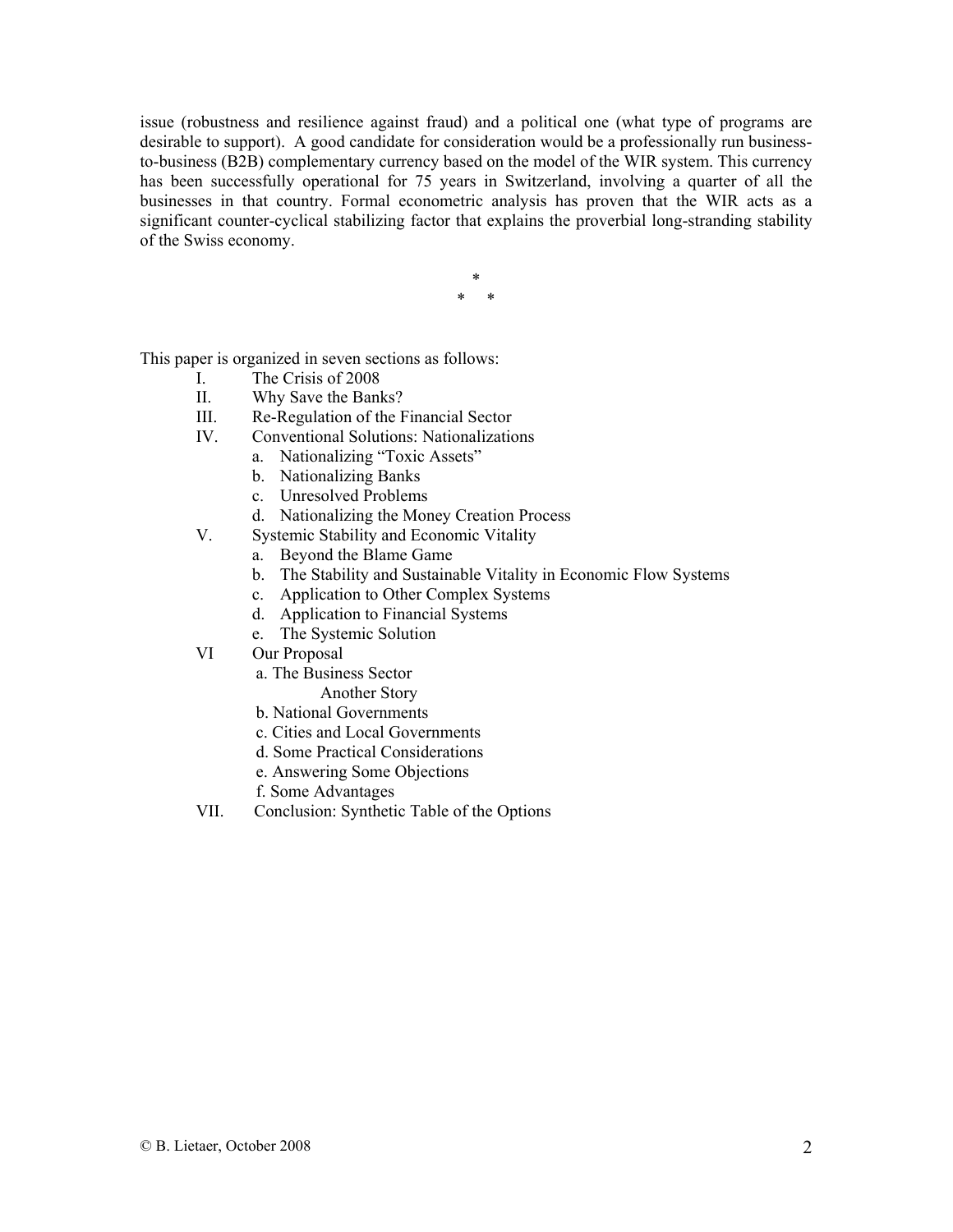*"Money is like an iron ring we put through our nose. It is now leading us wherever* it *wants. We just forgot that we are the ones who designed it."*  Mark Kinney

## **I. The Crisis of 2008**

A major global financial crisis is upon us. Indeed, the infamous "subprime crisis," which first hit the American banking system in August 2007, has been spreading internationally. It reached a new level of global banking systemic contagion in the fall of 2008. The subprime issue turns out to be only the tip of the iceberg, however, as the same lax practices that were applied to mortgages were also prevailing for car loans or student loans, and credit card debt in the United States. The question that is being debated is the depth and extent of the crisis ― whether it can become "as bad as the 1930s Depression". For instance, Alan Greenspan, the former Chairman of the US Federal Reserve, has stated publicly: "Let's recognize that this is a once-in-a-half-century, probably once-in-a-century type of event."<sup>1</sup> Here is a graphic illustration of what he is referring to.



 $\overline{a}$ 1 Interview of Greenspan on ABC television channel by Stephanopoulos on September 14, 2008 See http://blogs.abcnews.com/politicalradar/2008/09/greenspan-to-st.html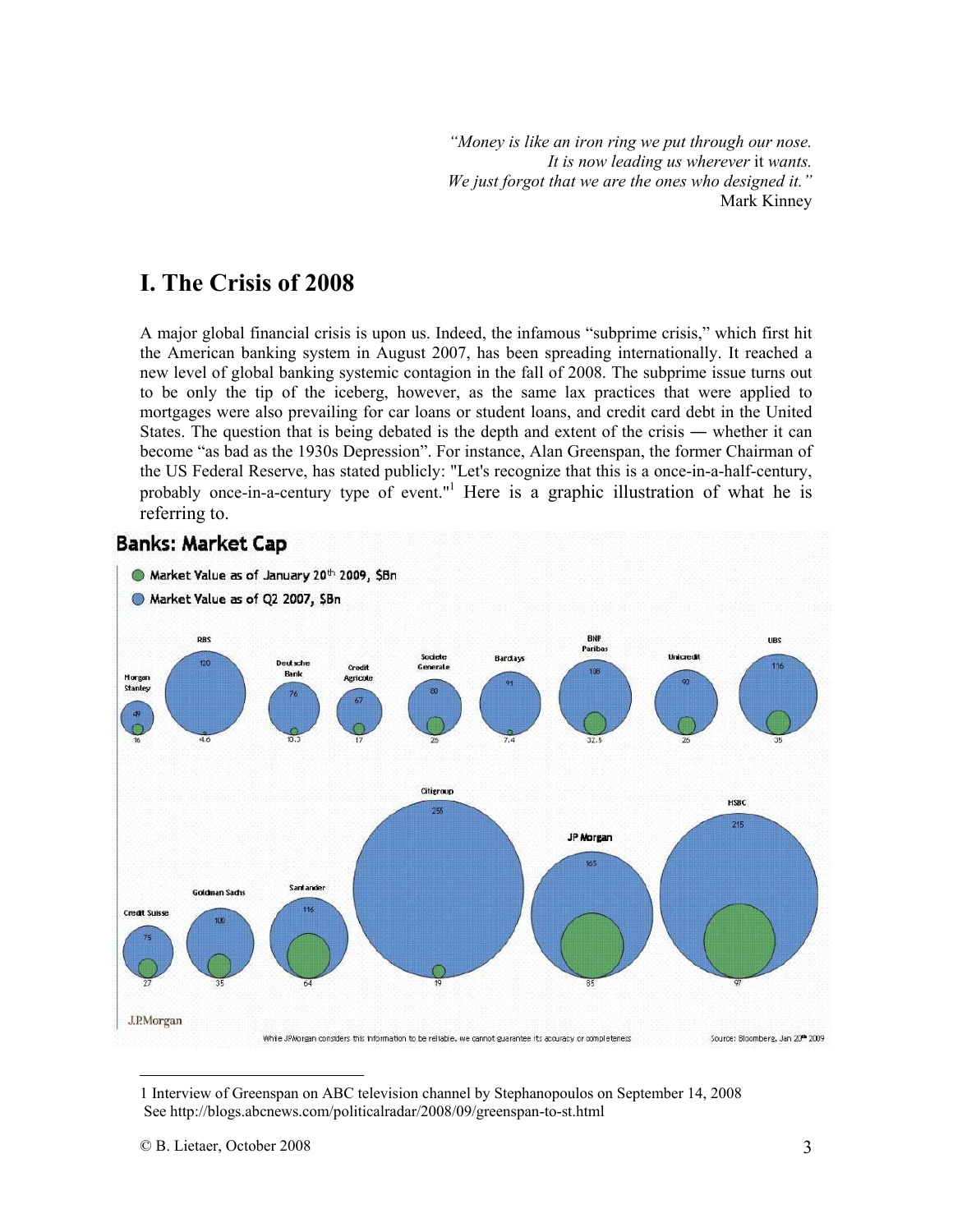The surfaces of the blue circles represent the capitalization of some of the major banks in the world as of the 2d quarter of 2007; while the surfaces of the green ones represent what was left of it as of January 20, 2009. What is unusual in this particular banking collapse is its magnitude, and its simultaneity on a global level.

 The causes of this crisis will be debated for years to come. What nobody is arguing about is that the financial sector has chalked up -losses on an unprecedented scale.

 We have now entered the period of unprecedented convergence of four planetary problems – climate change, financial instability, high unemployment and the financial consequences of an aging society – as described in an earlier book<sup>2</sup>. It is most likely that the ensuing crisis will now play out in a classic pattern of two or three steps backwards for every step forward . Every small step forward (i.e. any temporary improvement) will predictably be hailed as the "end of the crisis." It is quite understandable why governments, banks and regulators will make such statements simply because saying otherwise would only make the situation worse.

 The next logical phase in this systemic crisis is now unfolding on automatic pilot. Whatever governments do, the banks and other financial institutions will want to cut back drastically on their loans portfolios wherever possible, in order to rebuild their balance sheets after huge losses. This in turn will weaken the world economy to the point of a recession, which will spiral into a possible depression because of the lack of credit being made available to business. Thus, while cutting back on its loan portfolio is a logical reaction for each individual bank, when they all do - simultaneously, it deepens the hole for the world economy and ultimately for the financial system itself.

*The Economist* editorializes in a lead story: *"Confidence is everything in finance...With a flawed diagnosis of the causes of the crisis, it is hardly surprising that many policymakers have failed to understand its progression.*"<sup>3</sup> This paper will show that this is indeed the case, although in a deeper way than *The Economist* itself seems to assume.

 The last time we dealt with a crisis of this scale, the 1930s, it ended up creating widespread totalitarianism and ultimately World War II. Even Roosevelt himself admitted that it isn't "Dr. New Deal" that got the US out of the Depression, but "Dr. Win the War". <sup>4</sup> The trillion dollar questions are:

- How can we do better this time?
- What are the strategies that will avoid getting us caught into an economic tailspin?
- What are *all* the options available to deal with large scale systemic banking crises?

The purpose of this paper is to answer these three questions.

## **II. Why Save the Banks?**

Since governments' initial response has been to bail out banks and other financial institutions, the first question must be: Why should governments and taxpayers get involved in saving banks in

<sup>&</sup>lt;sup>2</sup> Bernard Lietaer *Future of Money* Random House, London (2000)<sup>3</sup> *The Economist* October 11, 2008 pg 13.

<sup>&</sup>lt;sup>4</sup>. See Kimball, R. "Forged in War: Churchill, Roosevelt and the Second World War (Harper Collins, 1997).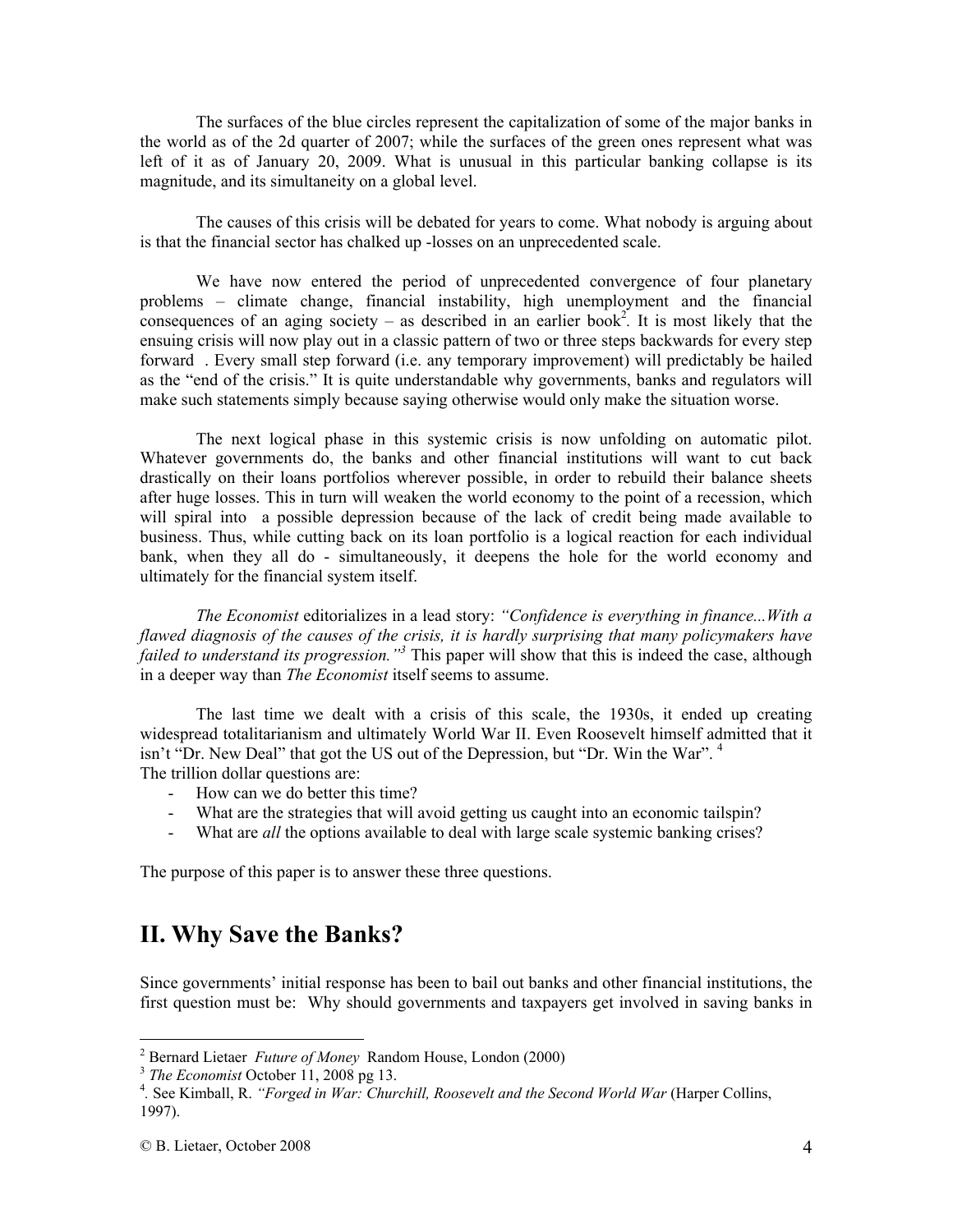the first place? After all, when a private business fails, it is considered part of the *creative destructiveness* that characterizes the capitalist system. But when large banks fail, somehow that doesn't seem to apply, as shown again in the present-day scenario.

 The short answer as to why banks are being saved is fear that the 1930 Depression nightmare would again become a reality. Since banks enjoy the monopoly of creating money through providing loans, bankrupt banks means reduced credit, which in turn results in a lack of money for the rest of the economy. Without access to capital, business and the means of production contract, which, in turn, causes mass unemployment and a host of collateral social problems. Thus, when banks are in trouble, they can trigger what is know as a *Second Wave*crisis, through a ferocious circle making a victim of the real economy: Bad banking balance sheets  $\Rightarrow$  credit restrictions  $\Rightarrow$  recession  $\Rightarrow$  worse bank balance sheets  $\Rightarrow$  further credit restrictions and so the spiral downward goes,

 To avoid such a tailspin - governments feel the need to prop up the banks' balance sheets. This exercise is already under way. For instance, several major banks were able to refinance themselves earlier in 2008, mainly by tapping sovereign funds. But, as the depth of the – insolvency has become more obvious, this has become harder to do. Central banks will step in to help by providing an interest yield - that makes it easy for financial institutions to earn a lot of money, at no risk. $5$ 

 The next logical step is also formulaic. Whenever a bank that is too big to fail is in real trouble, the recipe has been the same since the 1930s: the taxpayers end up footing the bill to bail out the banks, so that they can start all over again. Of the 96 major banking crises around the world that the World Bank has counted over a recent 25 year period  $($ ), taxpayer bailouts have been the answer in every instance. For example, the United States government that had funded Reconstruction Finance Corporation during 1932-53 period, repeated the exercise with the Resolution Trust Corporation for the Savings and Loan crisis in the 1989-95 period, and now again with the Troubled Assets Relief Program (TARP) of 2008. Other recent examples include the Swedish Bank Support Authority (1992-96) and the Japanese Resolution and Collection Corporation which started in 1996 and is still ongoing. In the current international crisis, among the first institutions that were saved in this way include Bear Stearns in the US, and the nationalization of Northern Rock in the UK. In mid-October 2008, European governments pledged an unprecedented 1.873 trillion Euros, combining credit guarantees and capital injections into banks, based on the strategy pioneered by the United Kingdom.<sup>7</sup>

 These bailouts end up being expensive for the taxpayers and the economy at-large. One exception has been in Sweden, which ended up costing *only* 3.6% of the GNP because important parts of the portfolio could be unwound over time at better conditions than those when the assets we originally acquired. But such outcomes are rare -. Some examples of the staggering cost of

 $5$  Central banks will encourage low short-term interest rates and higher longer-term ones, which makes it possible for banks to borrow at low cost from customers and the markets, and invest in long-term government bonds. This was done for instance in the US during the late 1980s, and it worked as planned. It enabled the banks to rebuild their balance sheets. However, even this relatively "mild" crisis (representing a bailout of 3.7% of GNP) took more than six years to be absorbed.

<sup>6</sup> Caprio & Klingenbiel, 1996

<sup>7</sup> Front page headline in the *Financial Times* Tuesday, October 14, 2008 pg. 1.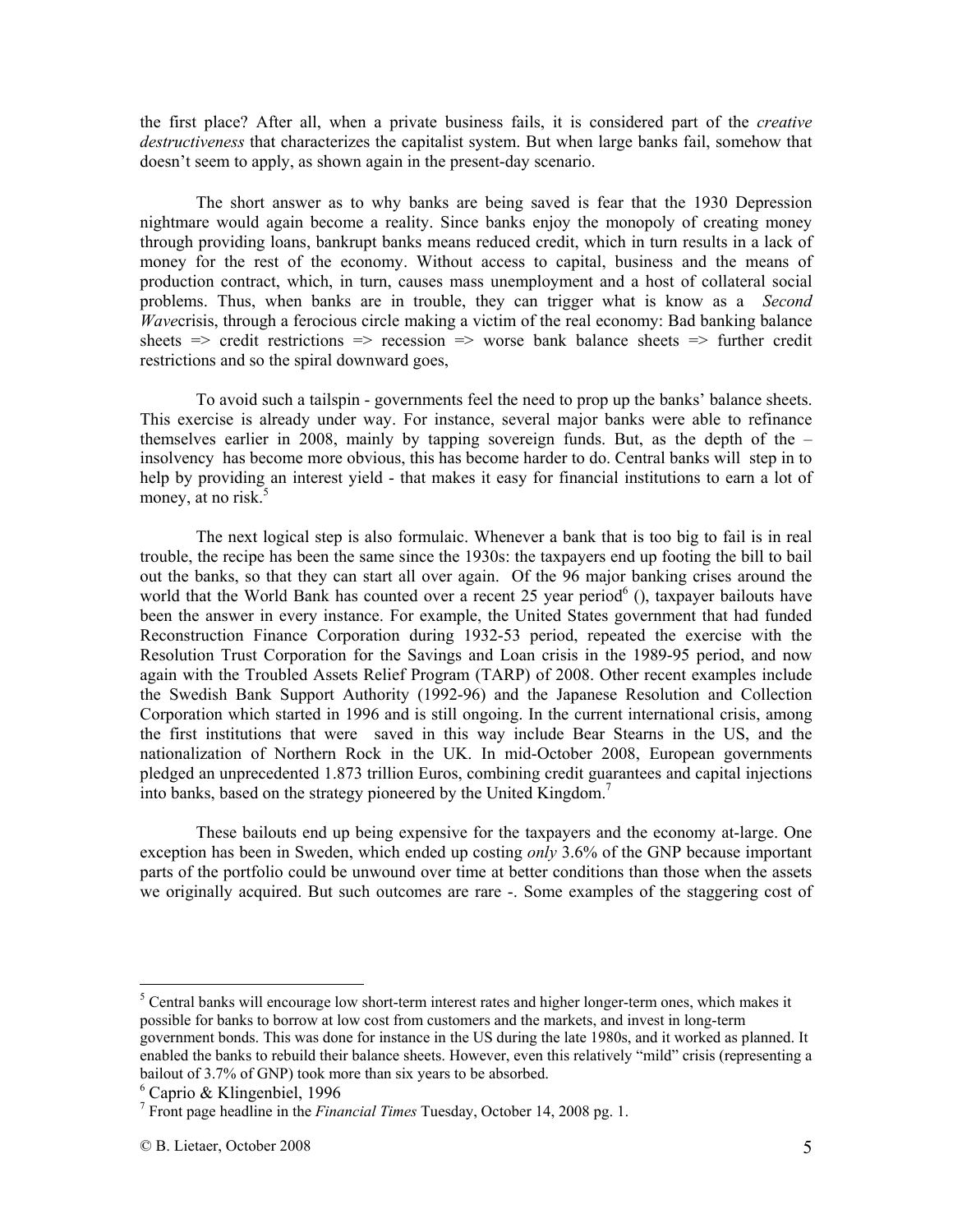bailing out banks as a percent of the corresponding countries' annual GNP, as estimated by the World Bank<sup>8</sup>

| Sweden 1992-96     | 3.6%                  |       |
|--------------------|-----------------------|-------|
| <b>USA 1988</b>    | 3.7%                  |       |
| Spain 1977-85:     | 16.8%                 |       |
| Venezuela 1994-5   | 18%                   |       |
| Mexico             | 1994                  | 19.3% |
| Japan              | 1997                  | 24%   |
| Chile              | 1981-83               | 41.2% |
| Thailand           | 1997-2000             | 45%   |
| Malaysia 1997-2000 |                       | 45%   |
| Argentina          | 1980-82:              | 55.3% |
|                    | South Korea 1997-2000 | 60%   |

If we add in the Citibank bailout announced in November 2008 to all the previous packages already approved, the total pledges by the American taxpayer of the bailout exceeds now \$4.616 trillion dollars! In February 2009, the US Treasury Secretary Timothy Geithner has unveiled an additional bank bail-out plan worth at least another \$1.5 trillion<sup>9</sup> The Bloomberg estimate is even higher: 7.7 trillion, which amounts to \$ 24,000 for every man, woman and child in the country.<sup>10</sup> The only event in American history that comes even close to the pledges made so far is World War II: Original Cost: \$288 billion, Inflation Adjusted Cost: \$3.6 trillion. It is hard to believe, but true, that the US bailout could cost more than the inflation adjusted cost of the Louisiana Purchase, the New Deal and the Marshall Plan, the Korean and Vietnam War, the S&L debacle, NASA and the Race to the Moon *combined*!<sup>11</sup>

 The scale of the commitments made by European countries for the bailout of the banking system is also without precedent, representing potentially a multiple of their annual GDP. To give an idea of what we are dealing with, here is the ratio of the assets of the three largest banks in each country that have now been guaranteed by their respective governments. This ratio represent 130% of annual GDP for Germany; 142% of annual GDP for Italy; 147% of GDP for Portugal; 218% for Spain; 257% for France; 253% for Ireland; 317% for the UK; 409% for the Netherlands (2 largest banks); 528% for Belgium-Luxemburg; 773% for Switzerland (2 largest banks); and 1,079% of the GDP for Iceland (the first country that went -officially bankrupt). $12$ 

 In short, governments, the world over, have just bled themselves dry to an unprecedented extent, -- to the point that the *Financial Times* even wonders whether the worldwide panic in October 2008 "is not about faith in the banks, but faith in the governments to save them.<sup>513</sup>

 $\overline{a}$ <sup>8</sup> *The Economist* September 27, 2008, pg 79 as well as the earlier Caprio and Klingelbiel "Bank Insolvencies: Cross Country Experience," *Policy Research Working Papers* no.1620 (Washington, DC: World Bank, Policy and Research Department, 1996).

<sup>&</sup>lt;sup>9</sup> BBC News 2.10.2009

<sup>10</sup> http://globaleconomicanalysis.blogspot.com/2008/11/bailout-pledges-hit-77-trillion.html

<sup>&</sup>lt;sup>11</sup> See detailed numbers in  $\frac{http://www.ritholtz.com/blog/2008/11/big-bailouts-bigger-bucks/}{^{12}}$ <br><sup>12</sup> All percentages computed from data from the map in the *Financial Times* September 30, 2008 page 3<br><sup>13</sup> Gillian Tett "Leaders at wits' end as market

<sup>11/12, 2008.</sup> pg 1.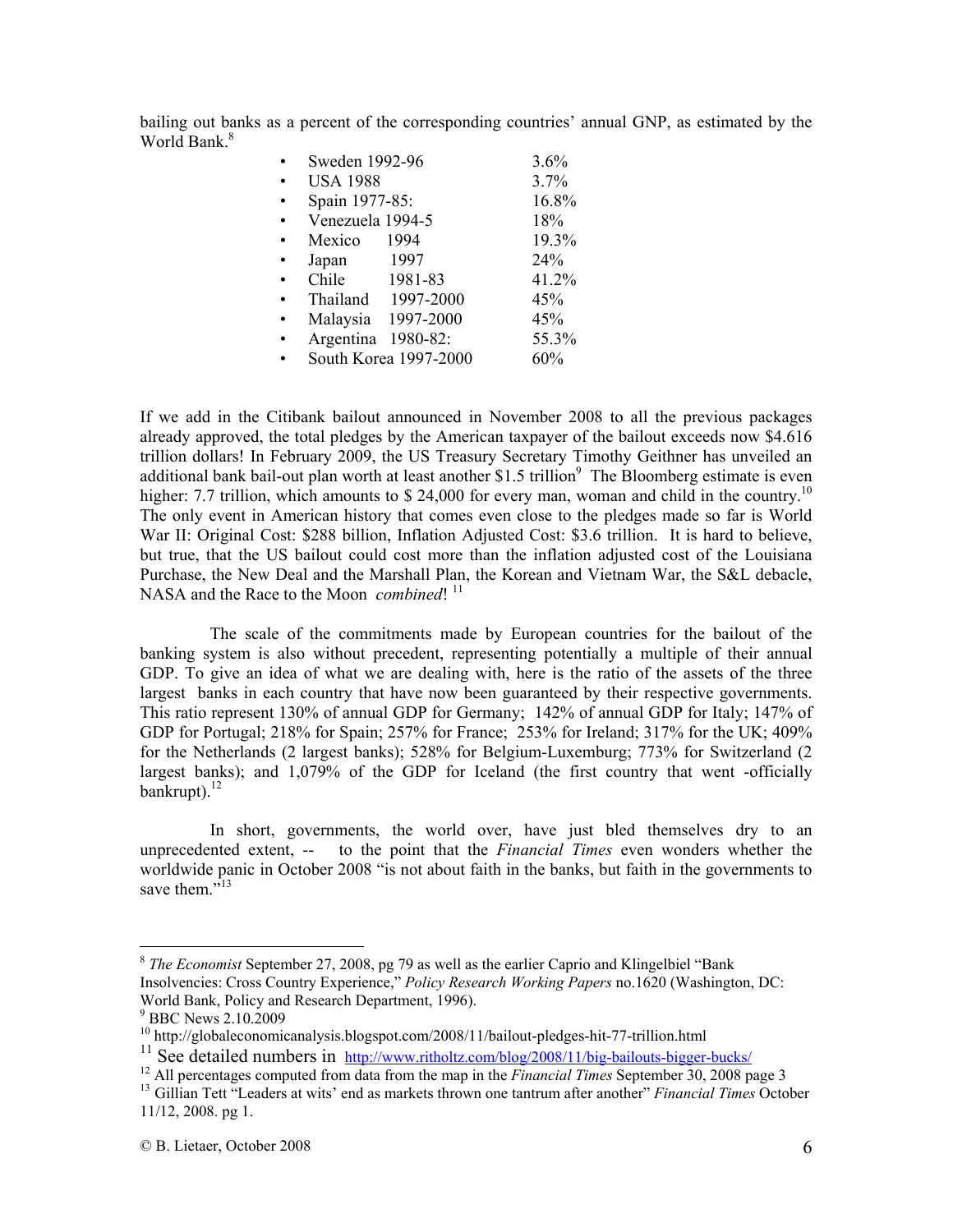This begs the question: What happens when the costs for rescuing the bank system become unbearable? Governments learned in the 1930s that they can't afford to let the banking system go under, as this brings down the entire economic system. What some may learn in our times is that they can't afford to save the banking system.

## **III. Re-Regulation of the Financial Sector**

The first strategy, re-regulating the financial sector, will predictably be on everybody's political agenda, particularly for a new administration in the US. The debate about how and what to regulate will be intense. History shows, however, that we have engaged in the same cat and mouse game between regulators and banks for several centuries, since the beginning of handing the money issuance function to the private banking system. To be precise, while such reregulation may avoid the repetition of the identical traps and abuses next time, over time new loopholes will be discovered or created, resulting in a new variation of the same type of banking crisis<sup>14</sup>

 Some re-regulation is, at this point, politically unavoidable, and we concur with the general consensus that it is also necessary. It will be clearly shown below, however, why this solution will, at best, only reduce the frequency of such crashes, not avoid their repetition. Furthermore, stricter regulation may also lengthen the period necessary for banks to improve their balance sheets, which will simply deepen and prolong the "Second Wave" problem.

## **IV. Conventional Solutions: Nationalizations**

There are two conventional ways for governments to prop up the banks balance sheets, both involving a form of nationalization. The first is nationalizing what Ben Bernanke called in his presentation to the US Congress the banking system's "toxic assets". The second is nationalizing the banks themselves. Let's briefly explore the advantages and disadvantages of both.

### *A. Nationalizing the Toxic Assets*

This solution is invariably preferred by the banks themselves. It consists of either the government (in the initial Paulson bailout plan, for example, it is the U.S. Treasury Department) or a specially created institution funded by the government buying assets from the banks that they now want to jettison as is the current proposal. Of course, determining the price at which these assets are purchased is a very tricky issue, particularly when a liquid market for such assets has dried up completely, as is the case now. If the government buys the assets at too high a price, it will be seen as a straightforward subsidy for previous bad behavior, and accentuate the "moral hazard" problem (defined below), something that is politically unpalatable. On the other hand, if the government buys the assets at too low a price, it doesn't really replenish the banks' balance sheet.

<sup>14</sup> See the classics in this domain, such as Charles Kindleberger *Manias, Panics and Crashes: A History of Financial Crises* (New York: Basic Books, 1985).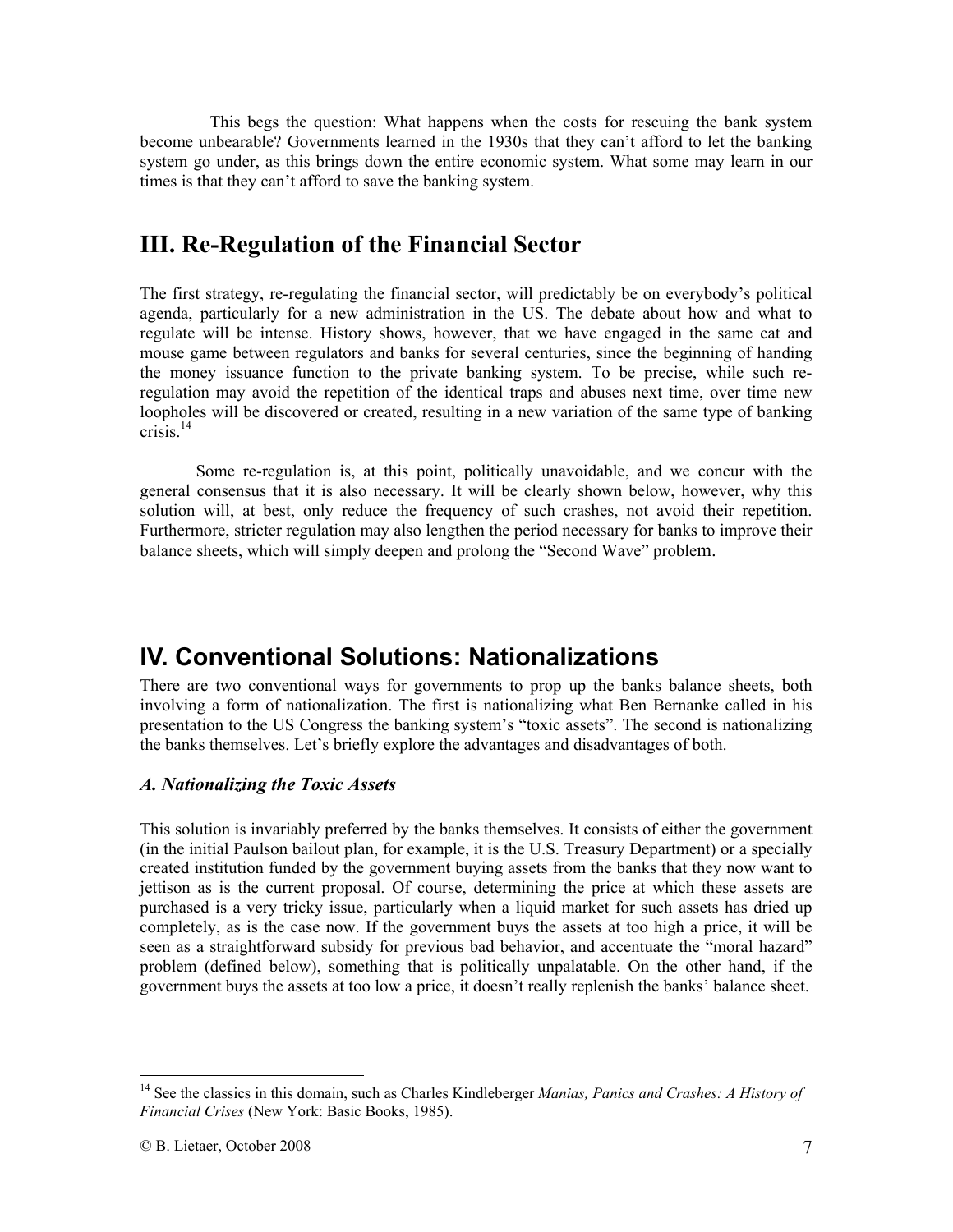Buying the toxic assets clearly doesn't convince everybody as an appropriate remedy.<sup>15</sup> It is also by far the most expensive solution, because it doesn't take advantage of the leveraging factor available in the banking system (as explained below). Consequently, the injection of money by the government as capital directly to the banks is a lot more effective financially.

#### *B. Nationalizing the Banks*

The second way to buttress the banks is by governments providing capital directly to banks themselves, either by buying stocks, or by acquiring a newly issued preferred stock. For example, this is what Warren Buffet did for Goldman Sachs in September 2008 in the US: He injected \$ 5 billion in the form of preferred stock that would give him not only 7% of the capital, but also a guaranteed 10% dividend forever.

 In Europe, governments have typically taken the bank-nationalization road, although with less demanding terms than what Warren Buffet obtained. Nationalizing the banks was the option taken for instance in Sweden in 1992; and in 2008 first for Northern Rock in the UK, and then for a wide range of banks in all countries by Fall 2008.

 There are two advantages in this approach compared to the previous one of nationalizing the toxic assets. First, thanks to the fractional banking system by which all money is created, when banks make loans to customers, they can create new money at a multiplier of the amount of capital they actually have. Consequently, if a bank's leveraging factor is 10, then injecting \$1 billion in the bank's capital makes it possible for it to create at least \$10 billion in new money, or carry \$10 billion in problem assets. In fact, the multiplier is typically much higher. For instance, Lehman's and Goldman Sachs' ratio of assets to capital were respectively 30 and 26. Some European banks had even a higher leverage: BNP Parisbas at 32; Dexia and Barclays' leverage ratios are both estimated at about 40; UBS' at 47; and Deutsche Bank's a whopping 83.16 Therefore, very conservatively put, it is 10 times more financially effective for governments to bolster the balance sheets of the banks directly than to buy toxic assets.

 The second advantage to buying bank shares instead of toxic assets is that there is generally a market which indicates some relative value between different banks. In contrast, when the market for toxic assets has dried up, there is no such indication, and the decisions can be quite arbitrary.

 The banks themselves, of course, prefer to avoid the dilution of bank equity and control that this approach implies. Politically, nationalizing the banks also sounds like the "socialization" of the economy, since the former communist states all had nationalized their banks. This ideological taint may explain why this approach was not initially considered in Washington.

 Yet, - some of the unmentioned additional risks of the crisis must not be underestimatred The cost of bailing out the world's financial system will unquestionably significantly increase most governmental debt, which somehow will have to be financed from somewhere. For instance,

<sup>15</sup> See, for instance, James K. Galbraith "A Bailout we don't need" *Washington Post* Thursday, September 25, 2008; Page A19 and Ken Silverstein "Six questions for James Galbraith on the Financial Crisis and the Bailout" *Harper's Magazine* November 2008.<br><sup>16</sup> The leverage ratio is total assets/capital, which is the inverse of capital/assets ratio. The estimates for the

capital to asset ratios are respectively 2.4% for Barclays, 2.1% for UBS and 1.2% for Deutsche Bank according to the *Economist* September 27, 2008 pg 84. See also "Briefing" in *Trends-Tendances* October 2, 2008, pg 17.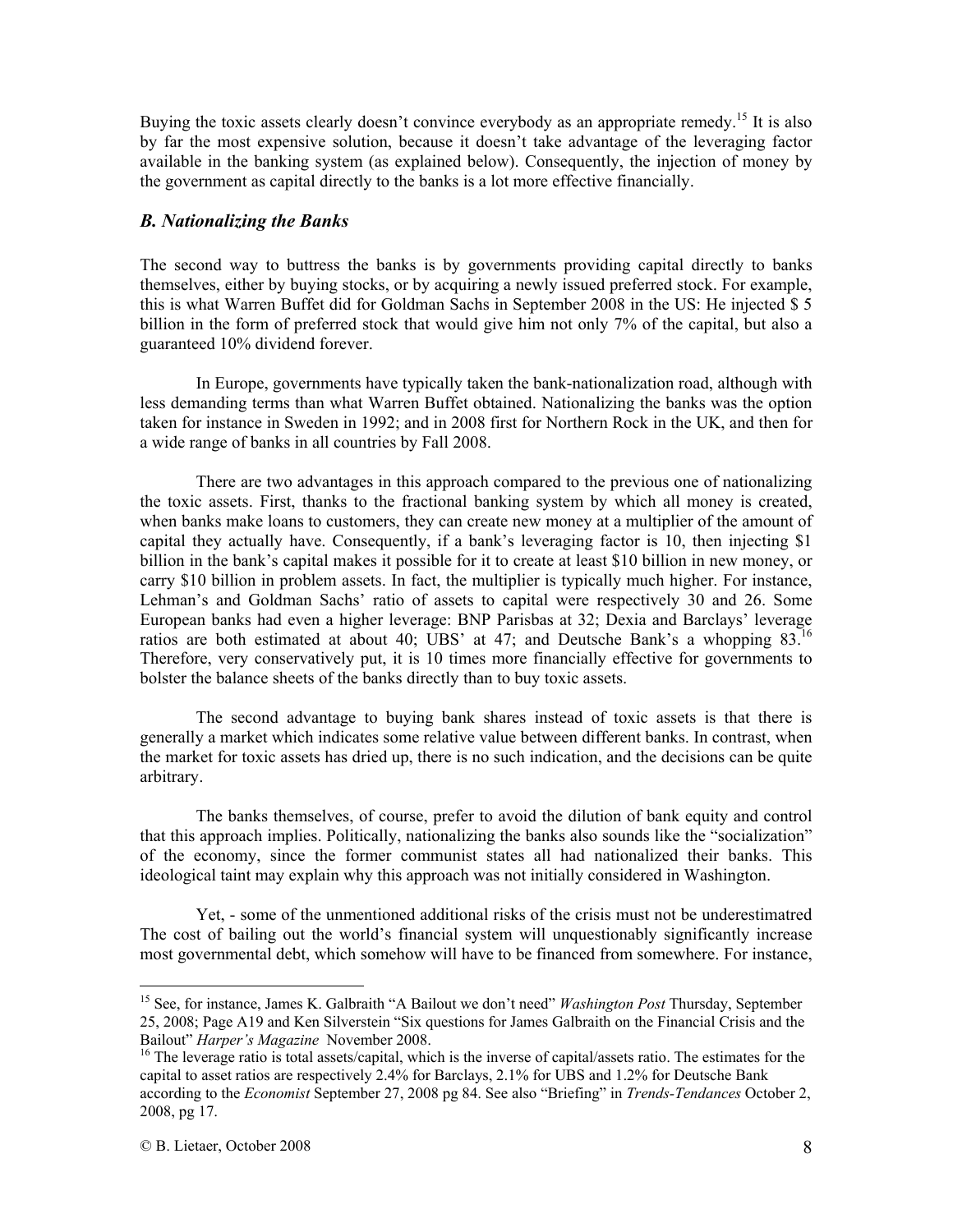today, the US' biggest financiers ― China, Russia and the Gulf states ― are rivals to the US, not allies. At this point all are condemned to cooperate to some extent, in order to reduce the effects on their own economies, but such "forced" cooperation is a highly unstable one. The question is: What will happen to already shaky national currencies during such wrangling, including several developing countries' and Eastern European ones, not to mention the dollar itself?

#### *C. Unresolved Problems*

The first objection to nationalizing banks or their toxic assets is the well known "moral hazard" problem. If banks know that they will be saved when in trouble, they may be tempted to take higher risks than otherwise would be prudent. When these risks pay off, the profits are held privately and translated into generous dividends for the banks' shareholders and extraordinary bonuses to management. But when they fail, the losses end up being absorbed by the taxpayers. The current salvage programs confirm that this problem hasn't gone away and is unavoidably further strengthened by new bailouts. Christine Lagarde, Minister of the Economy, Industry and Employment in the current Sarkozy government in France, stated "Moral hazard has to be dealt with later...Maintaining the functioning of our markets is the top priority".<sup>17</sup> This is exactly the argument that pops up at every systemic crisis.

 Secondly, even if both strategies –bailing out the banks and re-regulation of the financial sector – are implemented reasonably well, neither resolves the "Second Wave" problem: The banking system will get caught in a vicious circle of credit contraction that invariably accompanies the massive de-leveraging that will be needed. Depending on how the re-regulation is implemented, it may actually inhibit banks from providing the finances needed for a reasonably fast recovery of the real economy. In any case, given the size of the losses to be recovered, it will take many years, in the order of a decade, certainly more than enough time to bring the real economy into real trouble.

 In practice, this means for most people in the US, in Europe, and in most other parts of the world, in NYU Professor Nouriel Roubini's words, "*this recession will be long, ugly, painful and deep."* We are only at the beginning of a long, drawn-out economic unraveling. The social and political implications for such a scenario are hard to fathom. The last time we faced a problem of this size and scope was in the 1930's, and we didn't deal too well with the problem at that time. Still, there are important differences vis-à-vis the situation of the 1930s. So far, the situation is less extreme economically, in unemployment and business bankruptcies, than what happened in the early 1930s. On the other hand, governments are now a lot more indebted than was the case at the beginning of the Great Depression; and today's crisis is a lot more far reaching globally than was the case then. $18$ 

 More important still, a financial/banking issue isn't the only one we have to deal with. It happens to coincide with several major global challenges, by now generally accepted: climate change and mass species extinction, the increase of structural unemployment, and the financial consequences of unprecedented aging in our societies. In some respects, therefore, today's crisis is less dramatic, and in others far worse than what our previous generation had to face.

<sup>17</sup> Michael Macenzie and John Authers, "The week that panic stalked the markets," *Financial Times*  October 11/12, 2008, pg. 2.

<sup>&</sup>lt;sup>18</sup> For instance, one could have lived comfortably through the 1930s in Latin America, North Africa and substantial parts of Asia.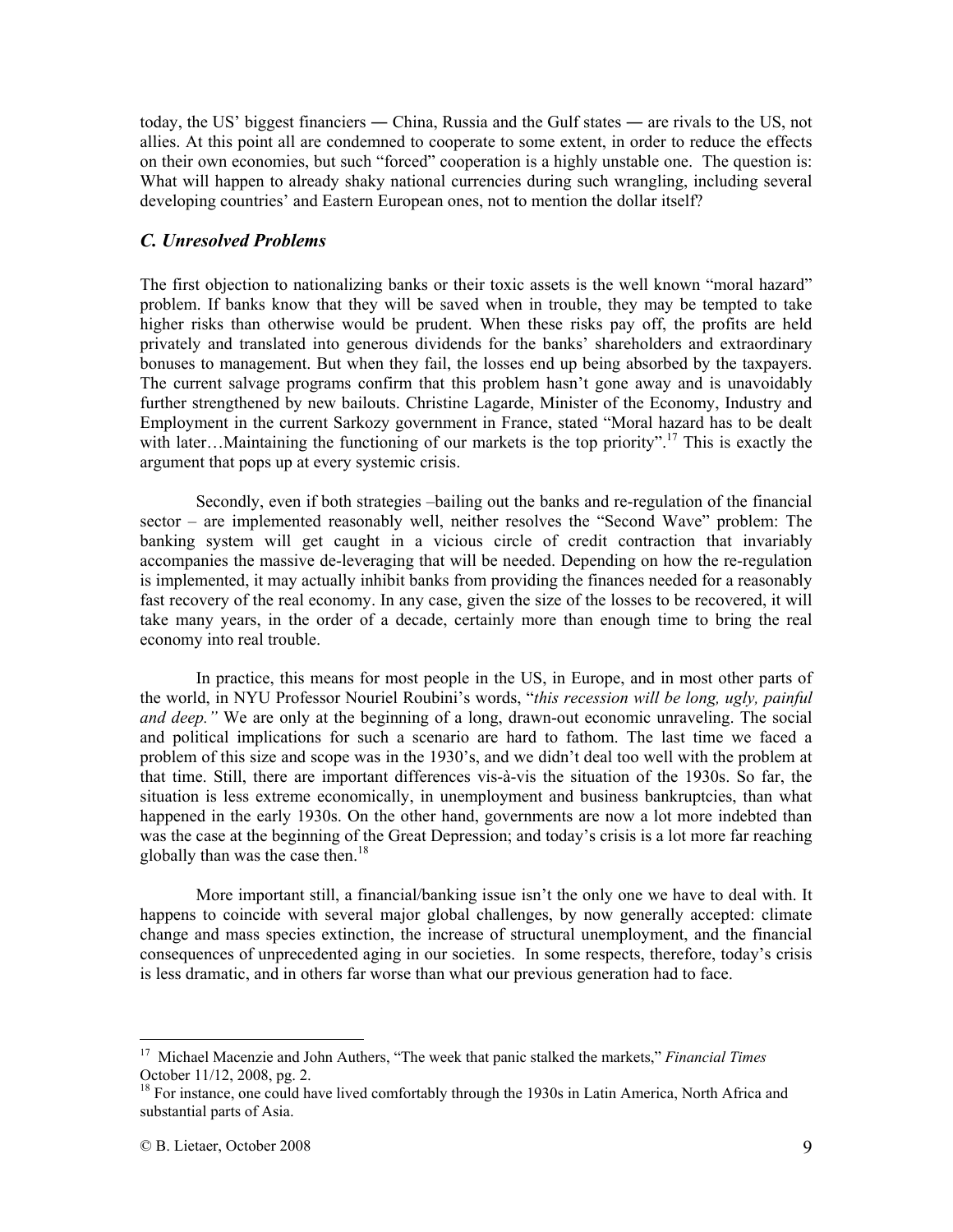#### *D. Nationalizing the Money Creation Process*

Nationalizing the money creation process itself is an old proposal, if much less conventional approach, that reappears periodically in the monetary reform literature, particularly during periods of major banking crises.,. For historical reasons, the right to create money was transferred to the banking system as a privilege, originally to finance wars during the  $17<sup>th</sup>$  century. So, contrary to what some people believe, our money isn't created by the governments or the central banks, it is created as bank debt. When banks are private, as they are in most of the world, the creation of money is therefore a private business. If the banking system abuses this prerogative, this privilege could or should be withdrawn. The logic is not new: money is a public good, and the right of issuing legal tender belongs at least theoretically to governments.<sup>19</sup>

 So, while bailing out the banking system through nationalizing banks or nationalizing the problem assets is the classical policy choice, it can also be expected that proposals for nationalizing the money creation process itself will reemerge, as they have in previous predicaments, including the 1930s. Under a government run monetary system, the governments would simply spend money into existence without incurring interest at its creation; banks would become only brokers of money they have on deposit, not creators of money, as is the case now.

For more information on proposals to re-nationalize money creation, see Joseph Huber and James Robertson, *Creating New Money: A Monetary Reform for the Information Age* (London: New Economic Foundation, 2000)

<sup>&</sup>lt;sup>19</sup> For instance, the US constitution specifies that the power of issuing money is an exclusive prerogative of Congress. There is a long list of famous quotes concerning this topic by various American presidents and founding fathers. Here are some samples:

<sup>-</sup> "If Congress has the right under the Constitution to issue paper money, it was given to be used by themselves, not to be delegated to individuals or corporations." (*Andrew Jackson*, when he dissolved the Second Bank of the United States);

<sup>-</sup> "History records that the money-changers have used every form of abuse, intrigue, deceit, and violent means possible to maintain their control over governments by controlling money and its issuance." (*James Madison)*;

<sup>-</sup> "If theAmerican people ever allow private banks to control the issue of their currency, first by inflation, then by deflation, the banks...will deprive the people of all property until their children wake-up homeless on the continent their fathers conquered.... The issuing power should be taken from the banks and restored to the people, to whom it properly belongs." (*Thomas Jefferson);*

<sup>-</sup> "The Government should create, issue, and circulate all the currency and credits needed to satisfy the spending power of the Government and the buying power of consumers. By the adoption of these principles, the taxpayers will be saved immense sums of interest. Money will cease to be master and become the servant of humanity." (*Abraham Lincoln);* 

<sup>-</sup> *"*The issue of currency should be lodged with the government and be protected from domination by Wall Street. We are opposed to...provisions [which] would place our currency and credit system in private hands." (*Theodore Roosevelt) ;* 

<sup>-</sup> "I am a most unhappy man. I have unwittingly ruined my country. A great industrial nation is controlled by its system of credit. Our system of credit is concentrated. The growth of the nation, therefore, and all our activities are in the hands of a few men. We have come to be one of the worst ruled, one of the most completely controlled and dominated Governments in the civilized world no longer a Government by free opinion, no longer a Government by conviction and the vote of the majority, but a Government by the opinion and duress of a small group of dominant men." *(Woodrow Wilson, the president who signed in 1913 the Act creating the Federal Reserve )*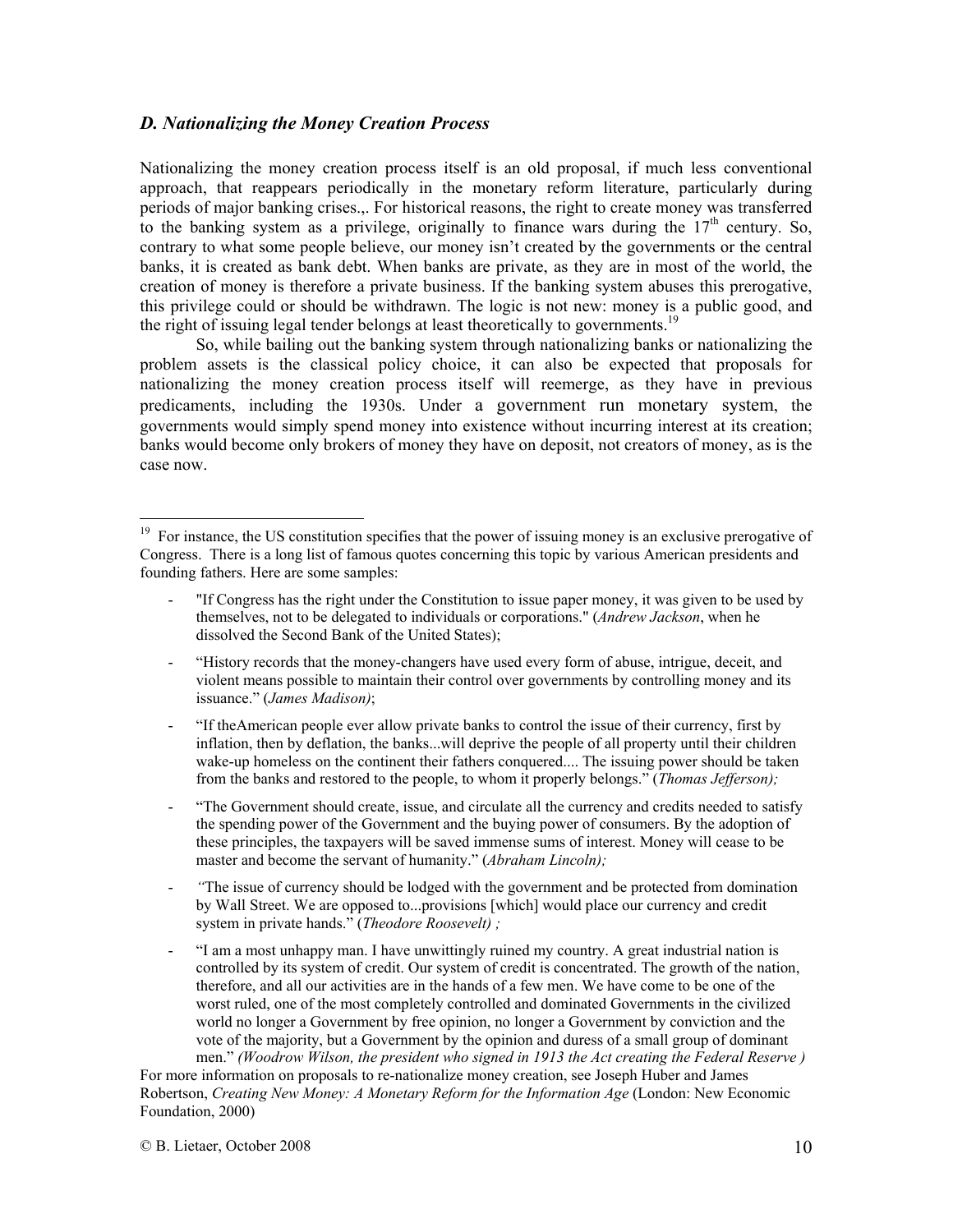There are pros and cons in this strategy. On the pro side, it would definitely make systemic banking crises a problem of the past. It would also make possible to re-launch the economy through a large-scale Keynesian stimulus at a much lower cost to the taxpayers, given that the money thus created wouldn't require interest payments to be reimbursed in the future.

 One objection to a government managing the monetary system is that governments may abuse this power, issue more money than is appropriate, and thereby create inflation. That argument is valid. Given that the current method of creating money through bank-debt has made the  $20<sup>th</sup>$  century one of the highest inflationary centuries on the historical record, however, inflation is obviously not a problem specific to the process of money issuance by governments. Furthermore, there is no reason that Milton Friedman's proposal for the issuance of money by the central banks couldn't be applied to governments as well: put in place a rule that obliges the issuing body to increase spending by no more than a fixed 2% per year, reflecting the improvements of productivity in the economy.

 The most important reason that this solution is unlikely to be implemented is that it will be doggedly resisted by the banking system itself. The financial system has always been and remains today a powerful lobby, and losing the right to create money would hit them at the core of their current business model.<sup>20</sup>

 Our own objection to this solution is that, even if governments were to issue the money, while that might protect us from banking crises, but would nevertheless not solve the core systemic problem of the instability of our money system. In short, it might protect us from banking crises, but not from monetary crises.

## **V. Understanding Systemic Stability and Viability**

The solution proposed below is new, and relates to the identification of the fundamental systemic reason for our monetary and financial instability. Understanding this solution, however, requires that we provide a scientifically-sound understanding of the nature of the structural cause of this crisis, so that effective ways to address the trouble at the systemic level can be identified.

 The good news now is that we know a lot more than in the 1930s; and that we have many more tools available than even a decade ago. Consequently, it is now possible to identify the deeper underlying systemic causes, as well as, a new way to deal with them. Furthermore, this new way is one that governments can afford, and that actually addresses a number of other social and economic issues that exist even when there is no financial crisis.

 At first sight, it may not be the bankers' preferred solution, but it would actually stabilize their own portfolios while structurally stabilizing the economies of the world. It would also give them a whole new line of business, in activities that would be particularly attractive for local and regional banks. Introducing such a systemic solution is the only way to avoid periodically

<sup>&</sup>lt;sup>20</sup> The current *modus operandi* provides a hidden permanent subsidy to the banking system through seignoriage. Huber and Robertson estimated this yearly subsidy to the banking system at 49 billion Pounds for the UK; \$114 billion per year for the US; 160 billion Euros for the Euro zone; and 17.4 Trillion Yen for Japan. These benefits would accrue to the governments in the case of nationalization of the money creation process. For the details on which these estimates are found in Joseph Huber's and James Robertson's *Creating new Money: A Monetary Reform for the Information Age* (London: New Economic Foundation, 2000) pgs 79-84.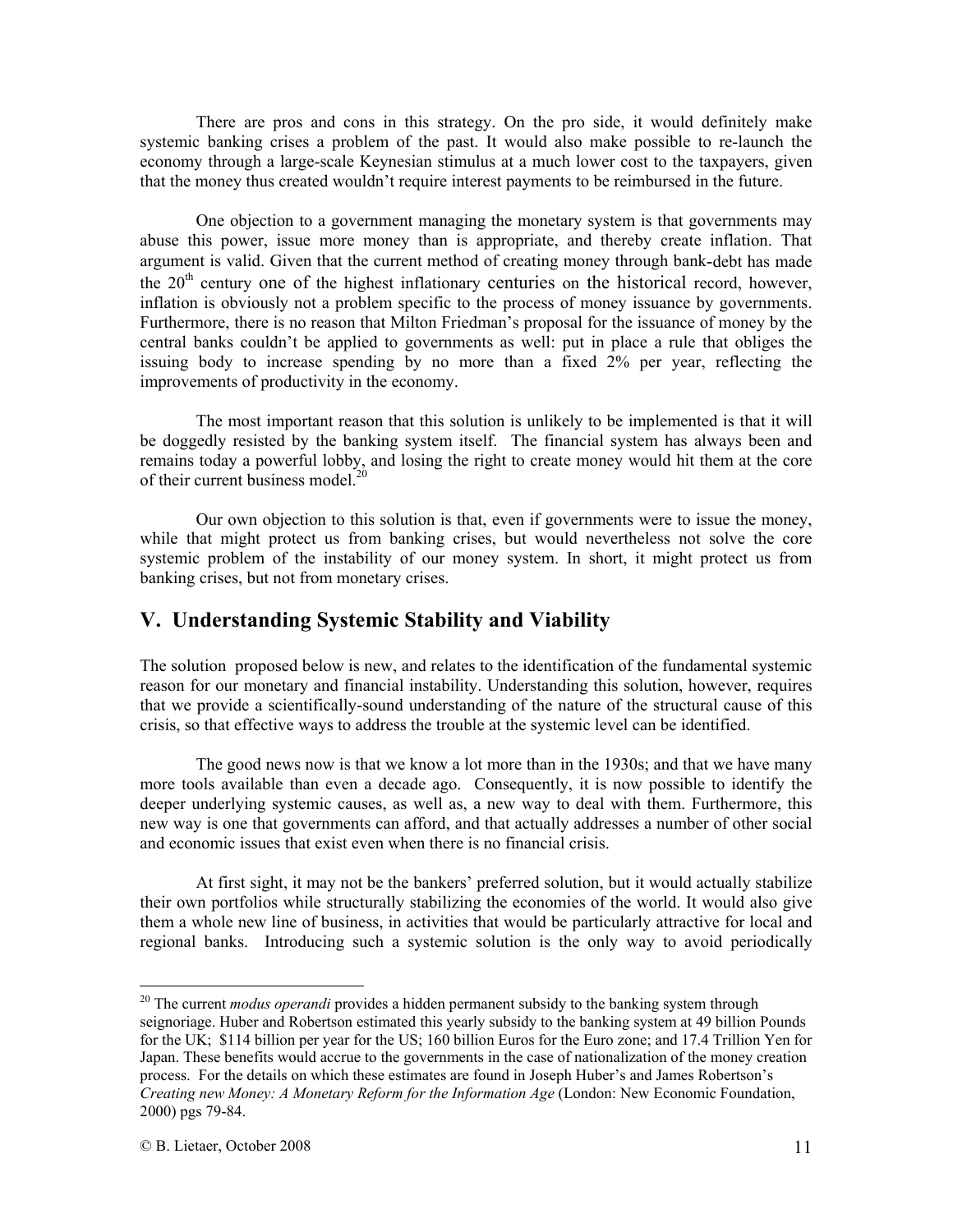repeating the banking-crisis exercise, which all conventional approaches are condemned to do because they deal only with some of the symptoms, and not the cause.

#### *A. Beyond the Blame Game*

A lot of energy and ink will be spent trying to allocate the blame for this disaster. Greed in the financial sector, lack of oversight by regulators, policies that over-emphasize deregulation, and incompetence at various levels, will all become favorite targets. Our view is that any or all of these may indeed have played a role, but at the core we are dealing, as already stated, with a much deeper systemic issue.

 Indeed, while the current crisis may be the biggest one ever, it isn't the first such crisis. The World Bank has identified no less than 96 banking crises and 176 monetary crises in the 25 years since President Nixon introduced the floating exchange regime in the early 1970s.<sup>21</sup> Furthermore, even before this period, booms and bust cycles involving banking and monetary crises were, in Kindleberger's words, a remarkably "hardy perennial"<sup>22</sup>. Kindleberger inventories no less than 48 massive crashes ranging from the 1637 tulip mania in Holland to the 1929 crash on Wall Street.

 Such repeated financial breakdowns, in very different countries and times, under different regulatory environments, and in economies with very different degrees of development, should be seen as a first telltale symptom of some underlying systemic or structural problem.

 If such a deeper issue is involved, it would explain why each new set of regulations achieves, at best, a reduction in the frequency of banking and monetary crises, without getting rid of them or their horrific economic and socio-political costs. If such a deeper structural problem exists, it would also explain why even some of the brightest and best educated people on the planet have not been able to avoid major financial catastrophes, however diligently they do their work, whether on the regulatory or on the financial services side. Finally, if our money system is indeed a structural "accident waiting to happen", then even if it were possible to perfectly control greed through innovative, tight, regulations, this will only defer when the next disaster will hit.

### *B. Stability and Sustainable Viability in Complex Flow Systems*

There is now scientific evidence that a structural issue is indeed involved. The theoretical origin of this evidence may be surprising to the economic or financial community, although it wouldn't be such a surprise for scientists familiar with natural ecosystems, thermodynamics, complexity or information theory. The science that explains this issue rests on a thermodynamic approach with deep historical roots in economics.<sup>23</sup> In this view, complex systems, such as ecosystems, living organisms, and economies are all seen as matter-, energy-, and information-flow systems. For example, the famous food chain is actually a matter/energy flow-network built of complex relationships among organisms. Plants capture the sun's energy with photosynthesis; animals eat

 $\overline{a}$ 

<sup>&</sup>lt;sup>21</sup> Caprio & Klingenbiel, 1996<br><sup>22</sup> Kindleberger, Charles *Manias, Panics and Crashes* (New York: Wiley & Sons, 3d ed. 1996) pg 1.

<sup>&</sup>lt;sup>23</sup> Modern energy concepts and flow analyses were actually formally applied to economics as early as 1951, by Nobel laureate Wassili Leontief with his input-output analyses, modeling the flow of goods and value in economic systems. Ecologists then applied these same flow concepts and analyses to ecosystems, only to have economists later reapply these enhanced energy understandings to economics. Odum (1971, 1984), Hannon (1973), and Costanza (1984), for example, have all used thermodynamics and flow-network analysis as the basis for understanding the activities in both economic and ecosystem networks; and Georgescu Roegen (1971) developed an entire thermodynamic foundation for economics.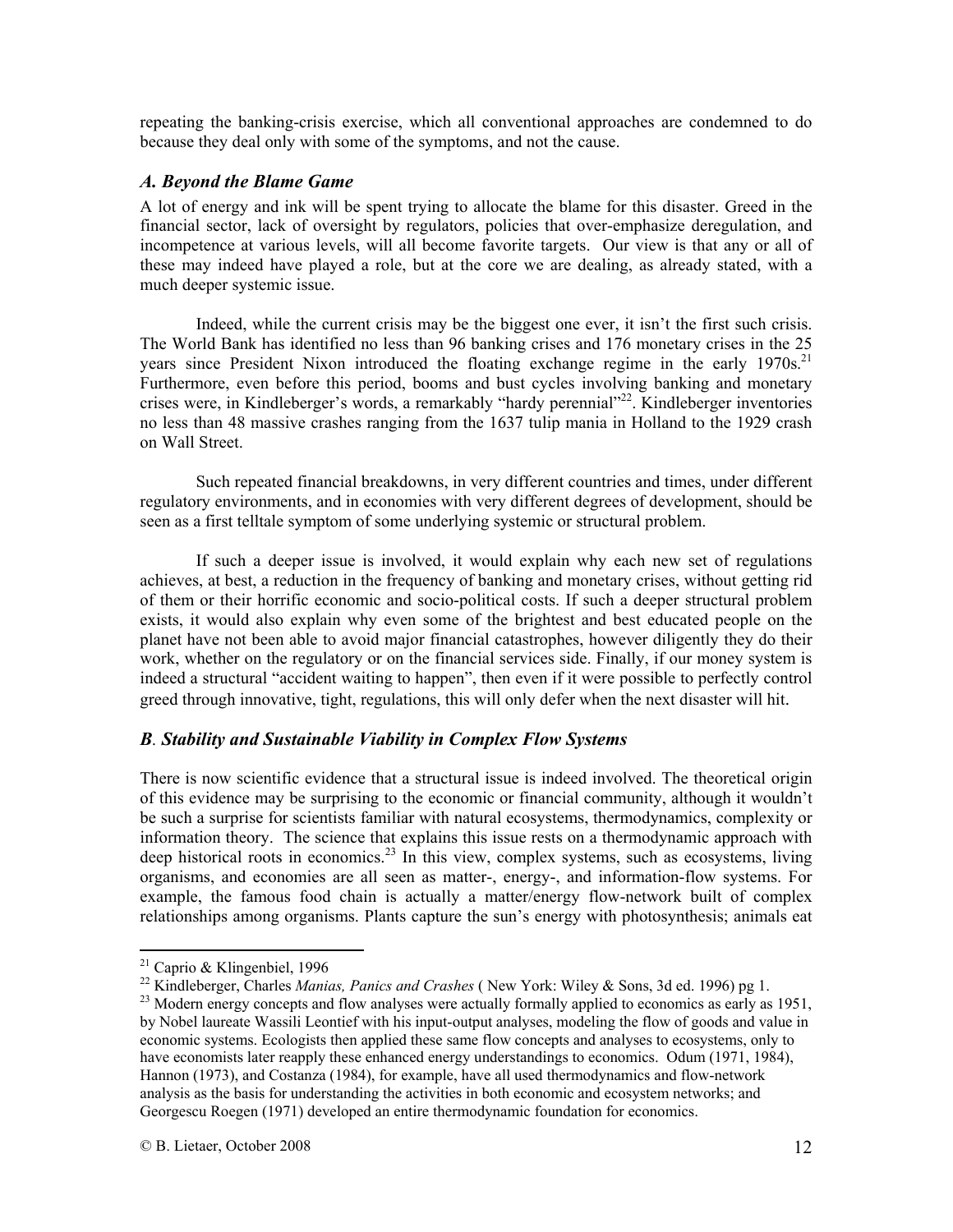the plants; species then eat each another in a chain to top predator, only to have all organisms die, decompose, and their energy/matter be recycled by bacteria. Similarly, economies are circulation networks consisting of millions of businesses and billions of customers exchanging different products and services, which when taken as a whole, are supposed to meet the needs of all participants.

 The details of this systemic problem are mathematically described elsewhere in peerreviewed literature, and only a short, simplified summary will be provided here. For readers desiring full technical and mathematical proof of what will be claimed here, please refer to the relevant paper.<sup>24</sup>

 For the past twenty-five years, major progress has been made on understanding what makes natural eco-systems sustainable or not. This work is the natural extension of Nobel Prize winning chemist Illya Prigogine's, and Club of Rome cofounder Erich Jantsch's work with selforganizing energy-flow systems.<sup>25</sup> In fact, according to Kenneth Boulding (1981), many early economists held energy-based views of economic processes. This changed when those who favored Newtonian mechanics during the late  $19<sup>th</sup>$  century (such as Walras and Jevons) turned economics into today's familiar views on the mechanics of "rational actors" and the reliable selfrestraint of General Equilibrium Theory, an approach which completely dominates not only practically all of today's mainstream academic economic literature, but also the boardrooms and political venues of the world.<sup>26</sup>

 Our new approach, as shown below, provides a very concise and solid explanation of why a use a new set of tools to understand the monetary and economic dynamics as they actually manifest in the real world is needed.

 A growing body of empirical and theoretical work, published under different academic banners such as Self-organization Theory<sup>27</sup>, Universality Theory or Non-linear Dynamics,<sup>28</sup> shows that all flow systems follow certain universal principles and patterns. Consequently, as Goerner (1999) says about universality: **"**all [flow] systems, no matter how complex, fall into one of a few classes. All members of a class share certain common patterns of behavior."<sup>29</sup> Similarly, Cvitanovic explains: "The wonderful thing about this universality is that it does not matter much how close our equations are to the ones chosen by nature, as long as the model is in the same universality class…as the real system. This means that we can get the right physics out of very

<sup>&</sup>lt;sup>24</sup> See Robert Ulanowicz, Sally Goerner, Bernard Lietaer and Rocio Gomez "Quantifying Sustainability: Efficiency, Resilience and the Return of Information Theory" *Journal of Ecological Complexity* in press. The original paper is also available for download on www.lietaer.com 25 Prigogine, 1967; Jantsch, 1980

 $^{26}$  The misclassification of economics as a system in equilibrium is skillfully explained in chapters 2 and 3 of Beinhocker, Eric *The Origin of Wealth: Evolution, Complexity, and the Radical Remaking of Economics*  (Cambridge, Mass: Harvard Business School Press, 2006). George Soros has explained the internal dynamics of why financial markets are not moving towards equilibrium in his *The Alchemy of Finance*  (London: Weidenfeld and Nicolson, 1988).

<sup>27</sup> Manfred Eigen and Peter Schuster *The Hypercycle: A principle of natural self-organization* ( Springer Verlag 1979); Myrna Estep *A Theory of Immediate Awareness: Self-Organization and Adaptation in Natural Intelligence* (Kluwer Academic Publishers, 2003); Myrna L. Estep *Self-Organizing Natural Intelligence: Issues of Knowing, Meaning, and Complexity* (Springer-Verlag, 2006); Falko Dressler *Self-Organization in Sensor and Actor Networks* (Wiley & Sons, 2007). 28 See e.g., Cvitanovic, 1984.

<sup>&</sup>lt;sup>29</sup> Goerner *After the Clockwork Universe: The Emerging Science and Culture of Integral Society (Floris* Books, 1999) pg 153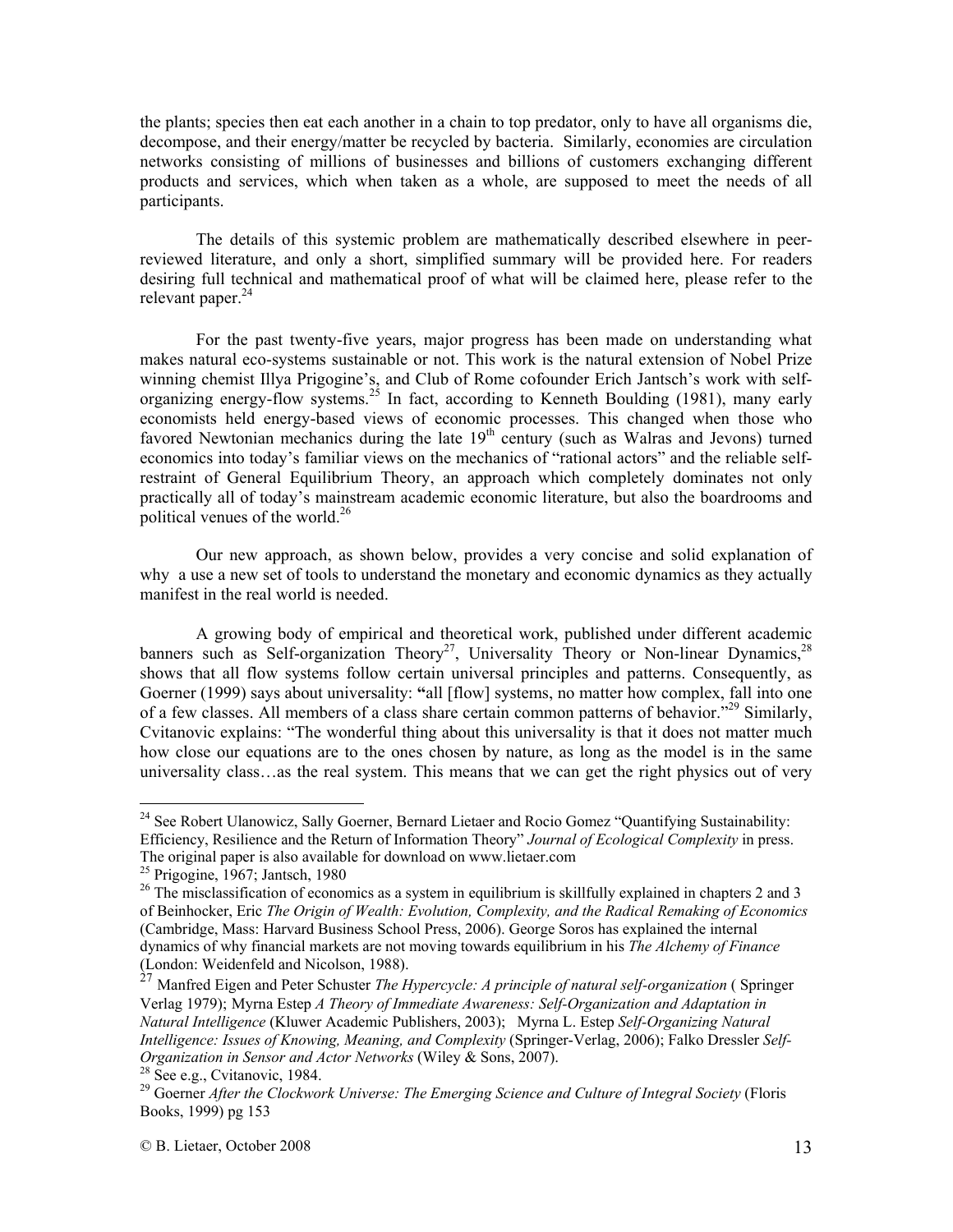crude models."<sup>30</sup> The existence of parallel patterns and dynamics explains why similar energyflow concepts and analysis methods apply to economic systems as well as natural ones.

 Decades of studying natural ecosystems, in particular, have led to very sophisticated mathematical understandings of how a network structure affects an ecosystem's long-term viability, as judged by its balance between *efficiency* and *resilience.* Efficiency measures the ability of a system to process volumes of the relevant matter-, energy- and/or information-flow. Resilience measures the ability of a system to recover from a disturbance. These variables have been more formally defined as follows:

1) *Efficiency*: a network's capacity to perform in a sufficiently organized and efficient manner as to maintain its integrity over time (May 1972); and

 2) *Resilience*: a networks reserve of flexible fall-back positions and diversity of actions that can be used to meet the exigencies of novel disturbances and the novelty needed for on-going development and evolution (Holling, 1973, 1986; Walker, et al., 2006).

Two key structure-related variables - *Diversity* (the existence of different types of agents acting as "nodes" in the network) and *Interconnectivity* (number of pathways between agents) play a central role in both efficiency and resilience ― but in the opposite direction. In general, a system's resilience is enhanced by more diversity and more connections, because there are more channels to fall back on in times of trouble or change. Efficiency, on the other hand, increases through streamlining, which usually means reducing diversity and connectivity.

 The main point is that nature does not select for maximum efficiency, but for an optimal *balance* between the two opposing poles of efficiency and resilience. Because both are indispensable for long-term sustainability and health, the healthiest flow systems are those that maintain an optimal balance between these two opposing pulls. Conversely, an excess of either attribute leads to systemic instability. Too much efficiency leads to brittleness and too much resilience leads to stagnation; the former is caused by too little diversity and connectivity and the latter by too much diversity and connectivity.

 *Sustainability* of a complex flow system can therefore be defined as the optimal balance between efficiency and resilience of its network. With these distinctions we are able to define and precisely quantify a complex system's sustainability in a single metric. Indeed, there is now a way of quantitatively measuring all the relevant components separately: total throughput, efficiency, and resilience. Furthermore, the underlying mathematics are well-behaved enough so that there exists only one single maximum for a given network system. The generic shape of the relationships between sustainability and its constituent elements is shown in Figure 1. Observe that there is an asymmetry: optimality requires more resilience than efficiency! (The optimal point lies closer to resilience than efficiency on the horizontal axis).

<sup>30</sup> Cvitanovic, 1984 pg 11.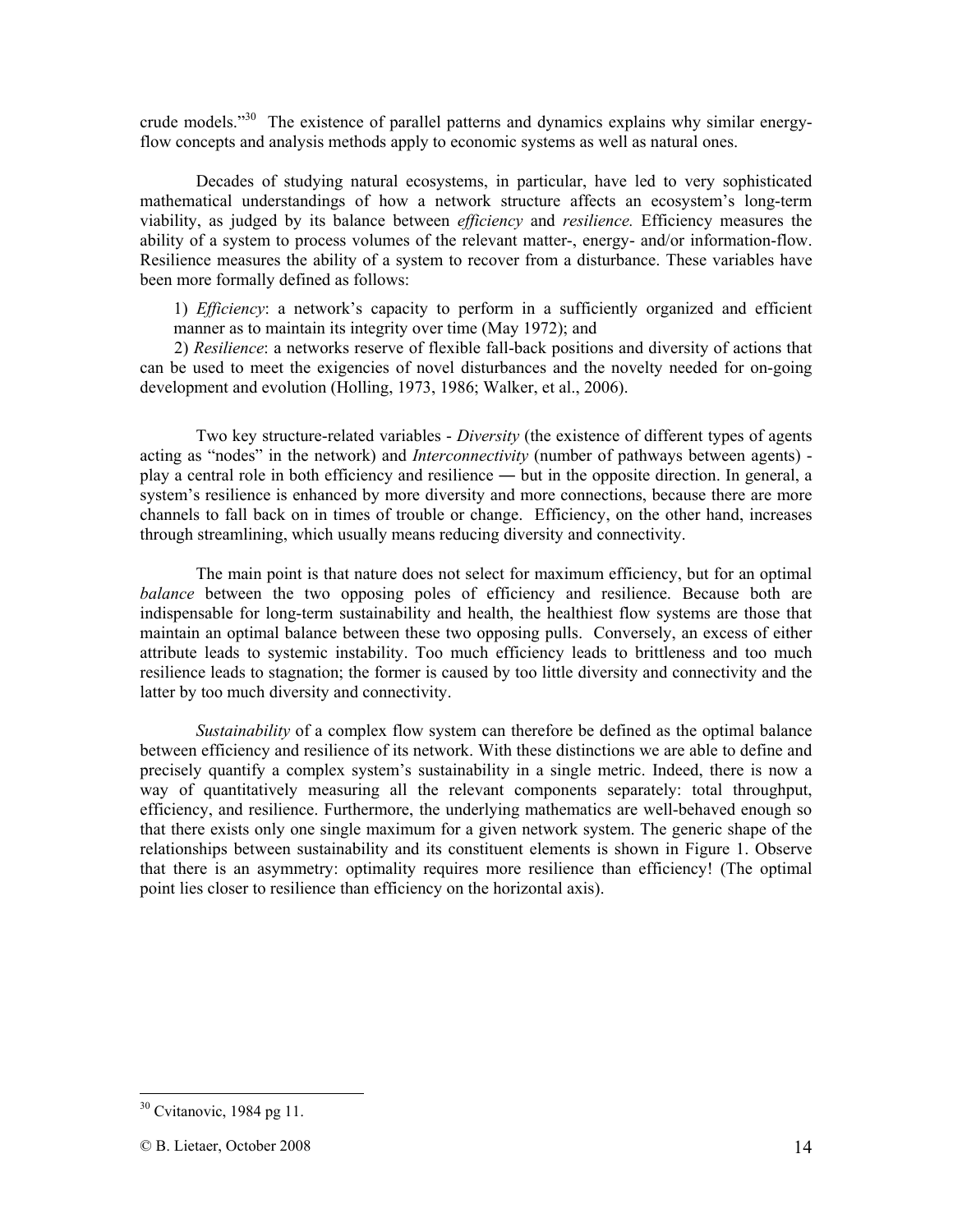

#### **Figure 1: Sustainability curve mapped between the two polarities of efficiency and resilience. Nature selects not for maximum of efficiency, but for an optimal balance between these two requirements. Notice that resilience is roughly two times more important than efficiency at the optimum.**

Until recently, total throughput and efficiency have been the only means for us to identify the relative success of a system, whether in nature or in economics. For example, in ecosystems, as in economies, size is generally measured as the total volume of system throughput/activity. Gross Domestic Product (GDP) measures size this way in economies and Total System Throughput (TST) does so in ecosystems. Many economists urge endless growth in size (GDP) because they assume growth is a sufficient measure of health. GDP and TST, however, are poor measures of sustainable viability because *they ignore network structure*. They cannot, for example, distinguish between a resilient economy and a bubble that is doomed to burst; or between healthy development, as Herman Daly (1997) describes it, or explosive growth in monetary exchanges simply due to runaway speculation.

 Now, however, we can distinguish whether a particular increase in throughput and efficiency is a sign of healthy growth or just a relatively short-term bubble that is doomed to collapse. Over time, nature must have solved many of the structural problems in ecosystems (otherwise, these ecosystems simply wouldn't have survived until today.)

 It is also interesting to note that all ecosystems have their most critical parameters within a very specific and narrow range, that can be computed empirically with precision, which we call the "Window of Viability"<sup>31</sup>. (See Figure 2.)

 $31$  In the original literature this window is called a "window of vitality" given that natural ecosystems support complex life forms only within this range. See Ulanowicz, R.E.. *A Third Window: Natural*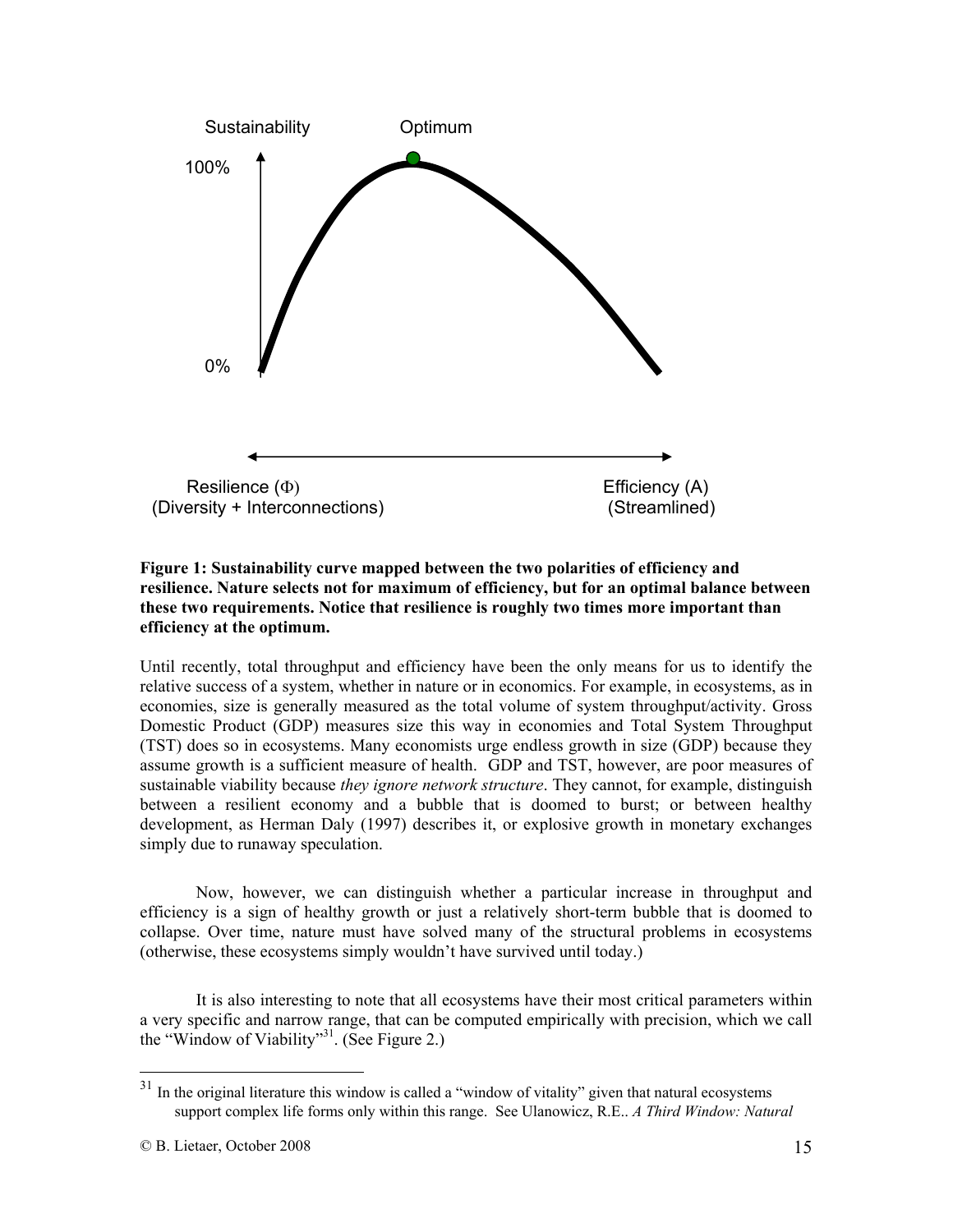

**Figure 2: The "Window of Viability" in which all sustainable natural eco-systems operate. All natural eco-systems invariably operate within a fairly narrow range on each side of the Optimum point.** 

#### **C. Application to Other Complex Systems**

The question will undoubtedly be raised whether what we learn from ecosystems still makes sense when applied to other systems, such as economic communities. It is critical to understand that the findings described so far arise from the very *structure of a complex network system*, and therefore that they remain valid for any complex network with a similar structure, regardless of what is being processed in the system: It can be biomass in an ecosystem, information in a biological system, electrons in an electrical power distribution network, or money in an economic system. This is precisely one of the strong points of using a web-like network approach instead of machine-like metaphor.

 For instance, Vaz and Carvalho (1994) have portrayed the immune system in terms of a network. Might not the elucidation of its Window of Viability provide significant new perspectives on the health of an organism?

 The fields of engineering, business and economics have all been focusing almost exclusively on efficiency, and therefore constitute a wide-open field to explore the validity of the proposed metrics to improve sustainability. For example, electrical power grids have been

*Foundations for Life*. Oxford University Press, New York. 2008; and Zorach, A.C. and R.E. Ulanowicz. 2003. Quantifying the complexity of flow networks: How many roles are there? *Complexity* 8(3): 68-76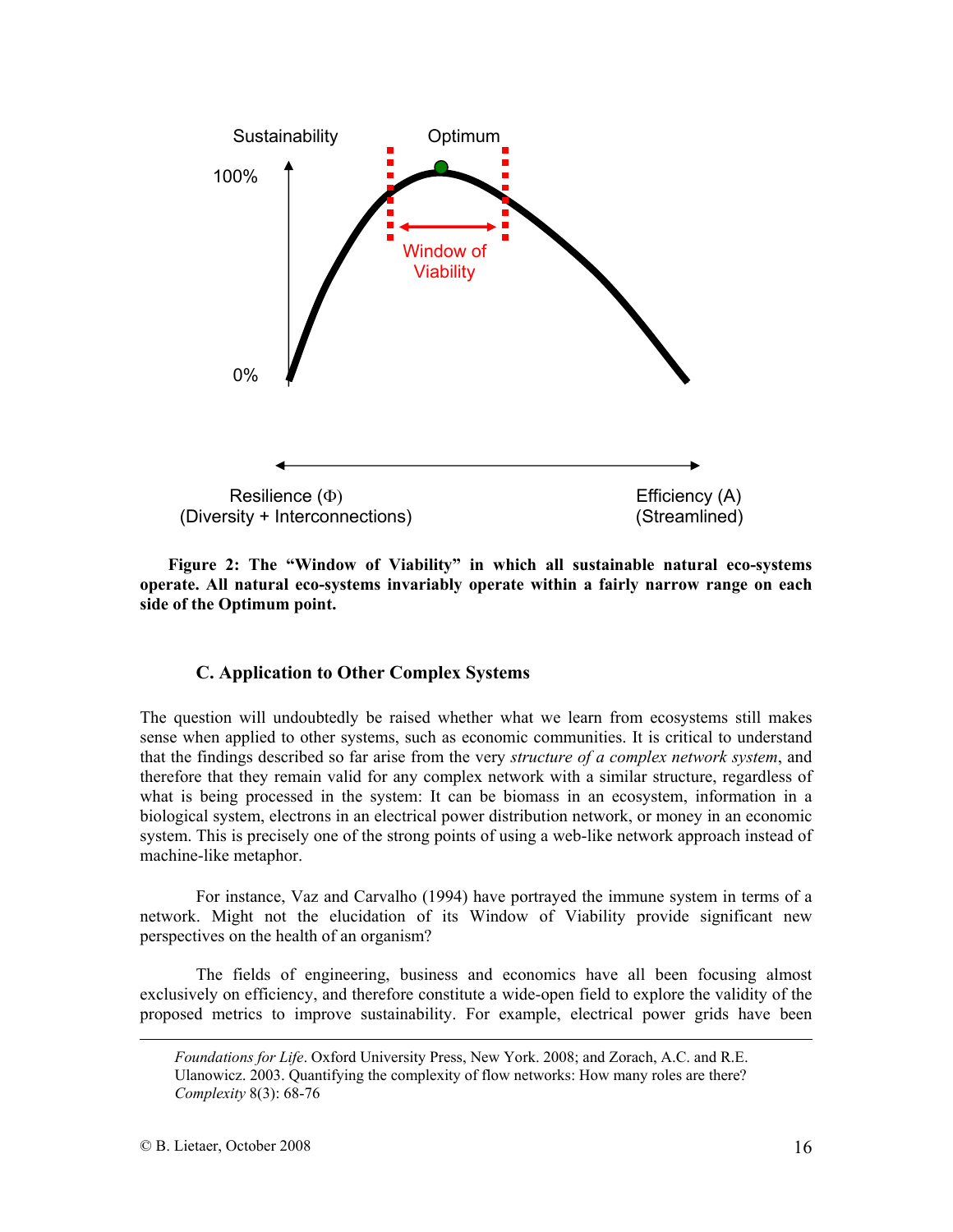systematically optimized for decades towards ever greater technical and economic efficiency. It has come as a surprise to many engineers that, as they have approached higher efficiencies, suddenly large-scale blackouts have been breaking out with a vengeance "out of nowhere". For instance, a few decades ago, several blackouts hit large areas of the United States. The data should be available to model these systems as networks because that is what they literally are. One can then quantify their efficiency and resilience, and their Window of Viability. The solution on how to rebalance such a system to make it less brittle, and to determine its optimal sustainability would be an obvious hard science test application of the metrics described here.

 The point being made here is truly profound and has wide-reaching implications for all complex systems, natural or human-made, including our worldwide financial and monetary system. Placing too much emphasis on efficiency tends to automatically increase size and consolidation at the expense of diversity, connectivity, and resilience until the entire system becomes unstable and collapses. In short, excessive focus on efficiency tends to create exactly the kind of bubble economy which we have been able to observe repeatedly in every boom and bust cycle in history, including the biggest bust of them all, the one that we are experiencing today.

#### **D. Application to Financial/Monetary Systems**

Viewing economies as flow systems ties directly into money's primary function as medium of exchange. In this view, money is to the real economy like biomass in an ecosystem, or blood to your body: it is an essential vehicle for catalyzing processes, allocating resources, and generally allowing the exchange system to work as a synergetic whole. Let us emphasize that the findings described below are relevant for any network of a similar structure, therefore the applicability to an economic network is not simply an analogy, but a direct application of the theoretical framework described above. The connection to structure is indeed immediately apparent. In economies, as in ecosystems and living organisms, the health of the whole depends heavily on the structure by which the catalyzing medium, in this case, money, circulates among businesses and individuals. Money must continue to circulate in sufficiency to all corners of the whole because poor circulation will strangle either the supply side or the demand side of the economy, or both.

 Our global monetary system is itself an obvious flow network structure, in which monopolistic national currencies flow within each country (or group of countries in the case of the Euro), and interconnect on a global level. The technical justification for enforcing a monopoly of national currencies within each country was to optimize the efficiency of price formation and exchanges in national markets. Tight regulations are in place in every country, to maintain these monopolies. In his seminal paper of 1953 on this topic, Milton Friedman (1953) proposed that letting markets determine the value of each national currency would further improve the overall efficiency of the global monetary system. This idea was actually implemented by President Nixon in 1971, to avoid a run on the dollar at that time.

 Since then, an extraordinarily efficient and sophisticated global communications infrastructure has been built to link and trade these national currencies. The trading volume in the foreign exchange markets reached an impressive \$3.2 trillion *per day* in 2007*,* to which another daily \$2.1 trillion of currency derivatives should be added. (Bank of International Settlements 2008). Nobody questions the efficiency of these markets. ― but their lack of resilience has been amply demonstrated in the on-going financial crisis.

 The global network of our monopolistic national moneys has evolved into an overly efficient and dangerously brittle system. This system's lack of resilience, however, shows up not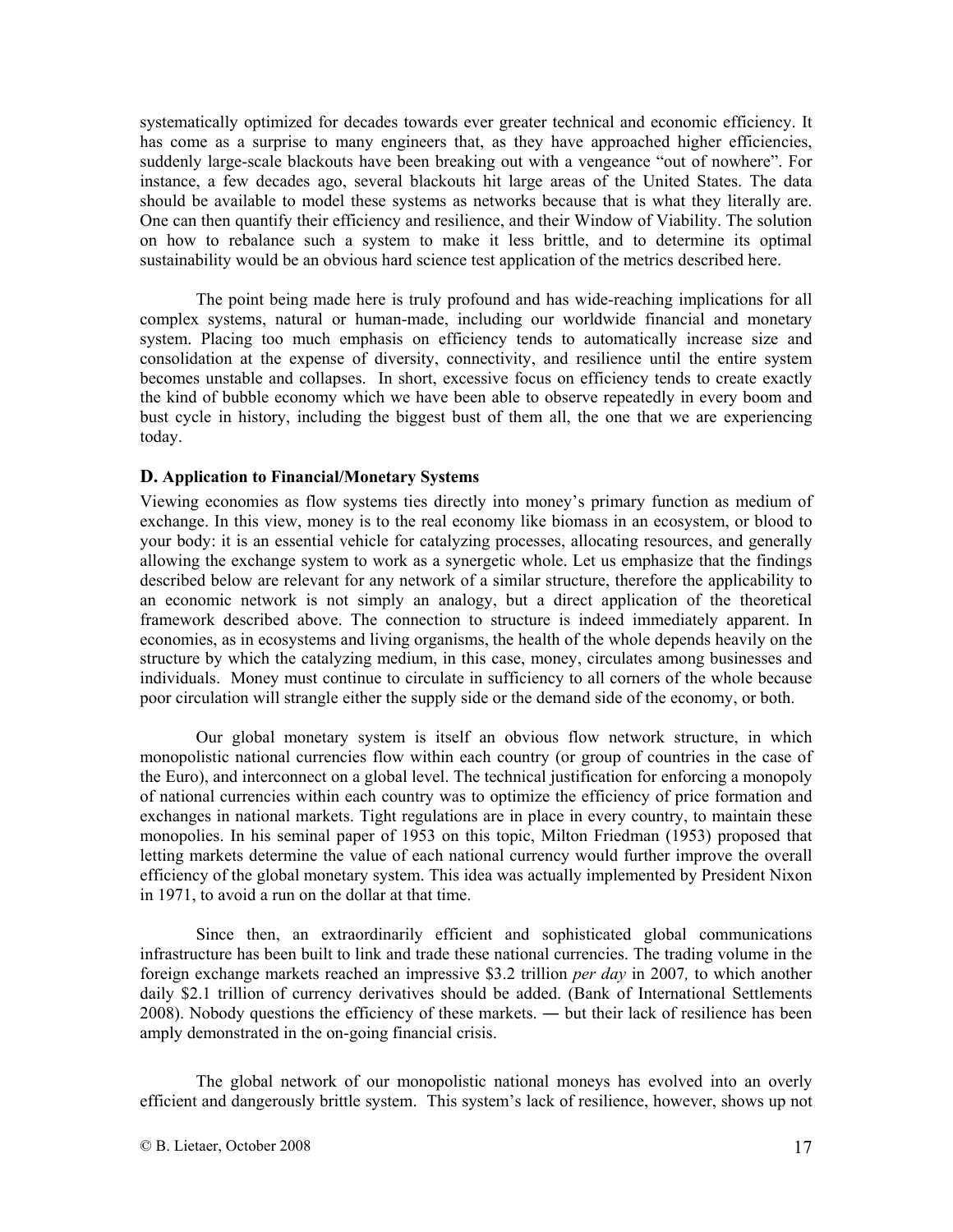in the technical field of the computer networks (which all have backups), but clearly in the financial realm. This fact has been, as has been spectacularly demonstrated by the large number of monetary and banking crashes over the past thirty years. Such crises, particularly a combined monetary and banking crash, is—other than war— the worse thing that can happen to a country.

 Even more ironically, whenever a banking crisis unfolds, governments invariably help the larger banks to absorb the smaller ones, under the logic that the efficiency of the system is thereby further increased. When a failing bank has proven to be "too big to fail", why not consider the option to break it up into smaller units that can be made to compete with each other; similarly to what was done in the US, for instance, with the break up of the Bell telephone monopoly into competing "Baby Bell's"? Instead, what tends to be done is to make banks that are "too big to fail" into still bigger ones, until they become "too big to bail". This whole process is illustrated in Figure  $3^{32}$ 



**Figure 3: Today's global monetary ecosystem is significantly overshooting the optimal balance or the Window of Viability, because of its exclusive emphasis on efficiency. It is careening toward brittleness and collapse because a general belief prevails that all improvements need to go further in that the same exclusive direction (red arrow) of increasing growth and efficiency. For instance, the global monoculture of bank-debt money as legal tender is technically justified on the basis of efficiency of price formation and exchanges within each country. Internationally, floating exchanges were also justified because they are "more efficient".** 

 $32$  We have yet to formally quantify the window of viability of the global monetary system, although such an exercise is achievable if the data about global flows by currency and institution are available. However, seen as an ecosystem, we are clearly dealing with a monoculture of bank-debt money worldwide. A monoculture is by definition lacking the diversity of any natural ecosystem, and pushes us away from the resilience pole. The institutional pressure on efficiency further pushes in the same direction.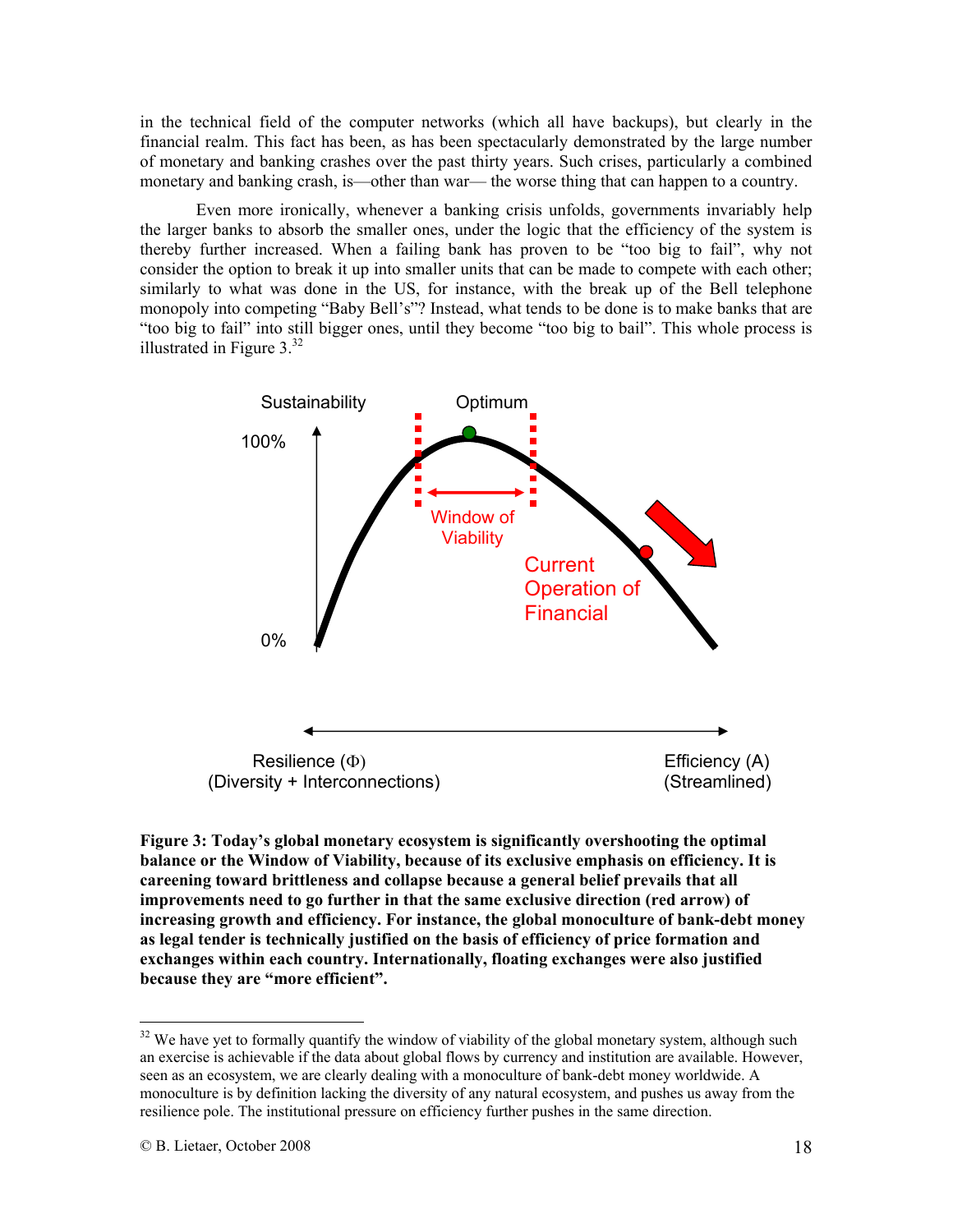Similarly, the substance that circulates in our global economic network  $-$  i.e. money - is also maintained as a monopoly of a single type of currency (bank-debt money, created with interest). Imagine a planetary ecosystem where only one single type of plant or animal is tolerated and artificially maintained, and where any manifestation of diversity is eradicated as an inappropriate 'competitor' because it is believed it would reduce the efficiency of the whole.

An overly efficient system as the one described in Figure 3 is "an accident waiting to happen", condemned to collapse, however well competent people try to manage it. Graphically, this is illustrated in the next illustration (Figure 4).



### **Figure 4: The dynamics of an artificially enforced monoculture in a complex system where efficiency is the only criterion considered relevant. The only possible outcome is systemic collapse.**

Similarly the issue of diversity matters obviously not only in types of money, but also in economic agents. For example, a town that has but one very large employer will find it harder to adapt if that company goes under, than a town with several medium size employers and many more small ones. At the other extreme, lack of economic efficiency, for instance through insufficient investments in infrastructure, leads to an inability to handle the activities needed to maintain flow across complex economies.

 As stated earlier, nature has over billions of years selected the conditions under which complex ecosystems are sustainable, otherwise they wouldn't exist today. In contrast, humanity still struggles with the issue of how to create sustainable economies. We know that the theoretical framework applies to both natural and man-made complex systems. Has the time not come to learn in this domain from nature?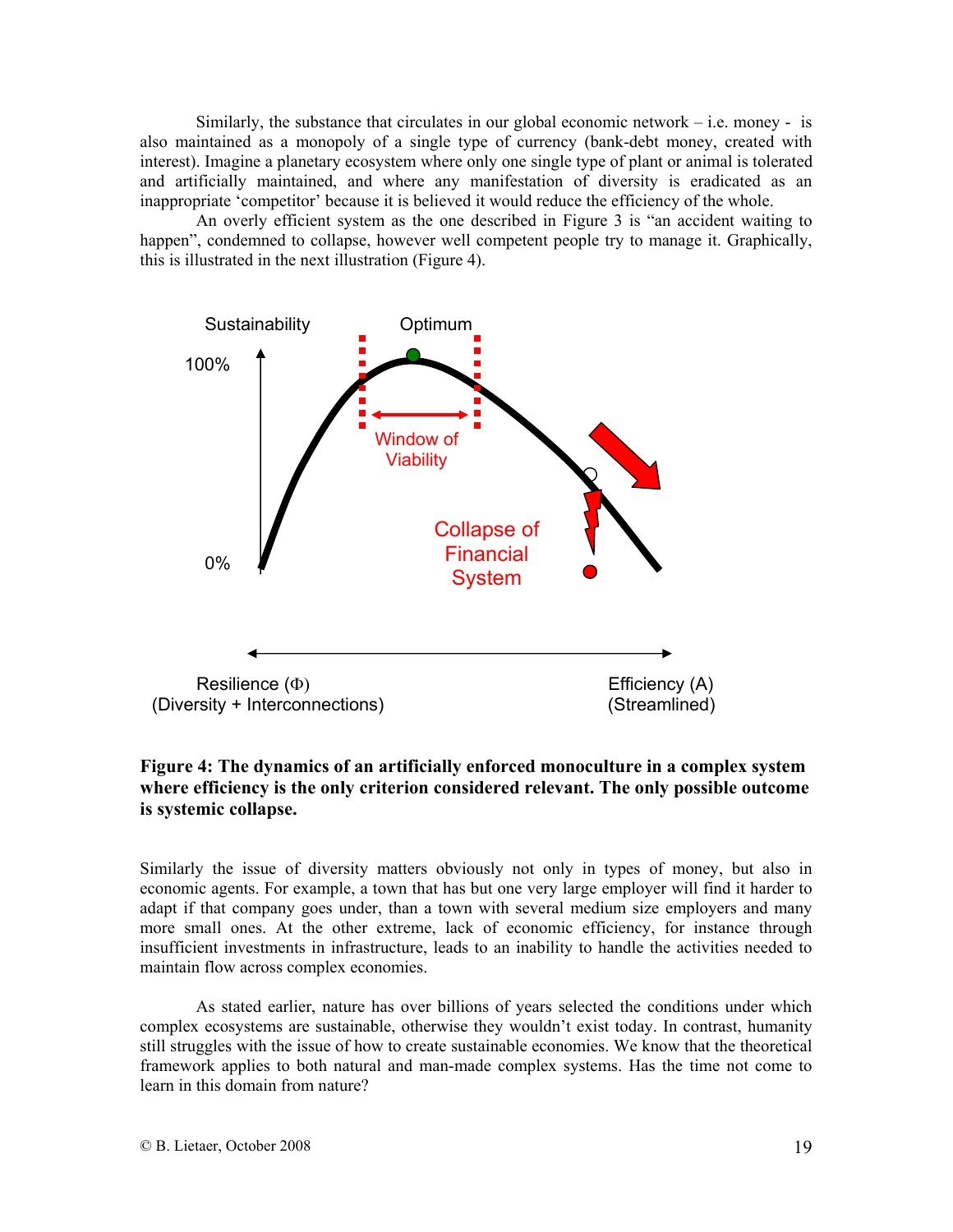#### **E. The Systemic Solution**

The systemic solution to our monetary crisis, therefore, is to increase the resilience of the monetary system, even if at first sight that may be less efficient.

 Conventional economic thinking assumes the de-facto monopolies of national moneys as an unquestionable given. The logical lesson from nature is that systemic monetary sustainability requires a diversity of currency systems, so that multiple and more diverse agents and channels of monetary links and exchanges can emerge, as seen in Figure 5. -



#### **Figure 5: The Effect of Diverse Complementary Currencies**

**The operation of complementary currencies of diverse types enables the economy to flow back towards a higher sustainability (green arrow). While this process clearly reduces efficiency, that is the price to pay for increased resilience of the whole. Complementary currencies facilitate transactions that otherwise wouldn't occur, linking otherwise unused resources to unmet needs, and encouraging diversity and interconnections that otherwise wouldn't exist.** 

This is the practical lesson from nature: allow several *types* of currencies to circulate among people and businesses to facilitate their exchanges, through the implementation of complementary currencies. These different types of currencies are called complementary because they designed to operate in parallel with, as complements to, conventional national moneys. The structural problem is the monopoly of one type of currency, and replacing one monopoly with another isn't the solution. As Edgar Cahn's work with Time Dollars demonstrates (Cahn, 2004), complementary currencies encourage a much higher increase the degree of diversity and interconnectivity in the system, due to their ability to catalyze business processes and individual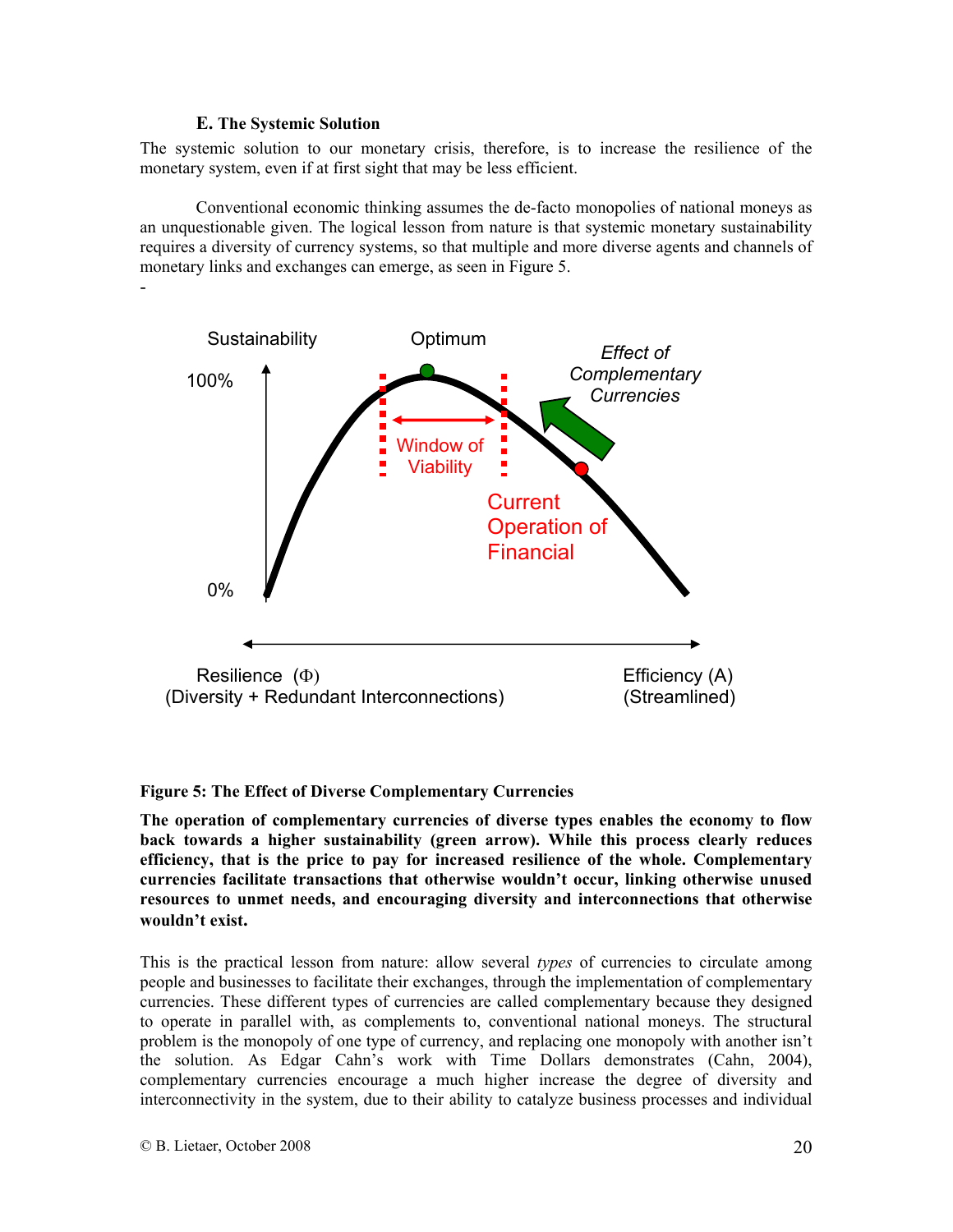efforts that are too small or inefficient to compete for national currencies in a global market place. Several doctoral theses point to the same conclusion (Kelver, 2001; Schussman, 2007; Wheatley, 2006). This approach will certainly appear unorthodox to conventional thinking, but conventional thinking is precisely what got us into this trouble to begin with. This insight can also resolve the dilemma of what to do now about today's systemic banking crisis.

## **VI. Our Proposal**

Our proposal focuses here on what can and should be done most urgently to reduce the impact of the financial crisis on the "real" economy, the one where businesses produce and sell nonfinancial goods and services. It involves three components: a) actions by the private business sector, b) decisions by national governments, and c) decisions by city and local governments.

#### *A. The Business Sector*

The "real" economy will predictably become the next victim of the financial crisis. Whatever governments do for the banks, credit will be a lot harder for companies to obtain from banks for years to come. Once a domino effect plays out in the real economy, when a chain of bankruptcies is started with all its effects on unemployment and other social problems, it will turn out even harder to stop, than the dominos in the banking system. It is futile to hope that governments will be in a position to save even important businesses after having born the cost of bailing out the banks. However, there is something that companies can do themselves to avoid the worst aspects of this problem. It is possible for companies to lead themselves out of this crisis.

Imagine that during a crisis similar to the one we are now mired, sixteen businessmen got together to decide what they could do among themselves. They or their clients had each received a notice from their respective banks that their credit line was going to be reduced or eliminated; hence bankruptcy was only a question of time. They realized that business A had needed the bank loan to buy goods from business B, which in turn needed money to buy stuff from its own suppliers. So they decided to create a mutual credit system among themselves, inviting their clients and suppliers to join. When business A buys something from B, A gets a debit and B the corresponding credit. They created their own currency, whose value was identical to the national money, but with the interesting feature that it didn't bear interest.

 The country's banks mounted a massive press campaign to try to squelch this revolutionary idea. Miraculously, that campaign failed, and this little system saved the businesses involved at the time. A cooperative was set up among the users to keep the accounts dealing with that currency. Soon participants could also borrow from that cooperative in that currency at the remarkably low interest rate of 1% to 1.5%. All such loans need to backed by inventory or other collateral. Over time, the system grew to include up to one quarter of all the businesses of the entire country.

 Sixty-five years later, an American professor performed an econometric study proving that the secret for the country's legendary economic stability was that strange little unofficial currency, circulating among businesses in parallel with the national money. That well-known economic resilience was usually credited to some mysterious and unknown national characteristic. Whenever there was a recession, the volume of activity in this unofficial currency would expand significantly, thereby reducing the recession's impact on sales and unemployment. Whenever there was a boom, business in national currency expanded, while activity in the unofficial currency proportionally dropped back again. The surprising implication of this study is that the spontaneous counter-cyclical behavior of this little "unorthodox" system actually helped the central bank of the country in its efforts to stabilize the economy.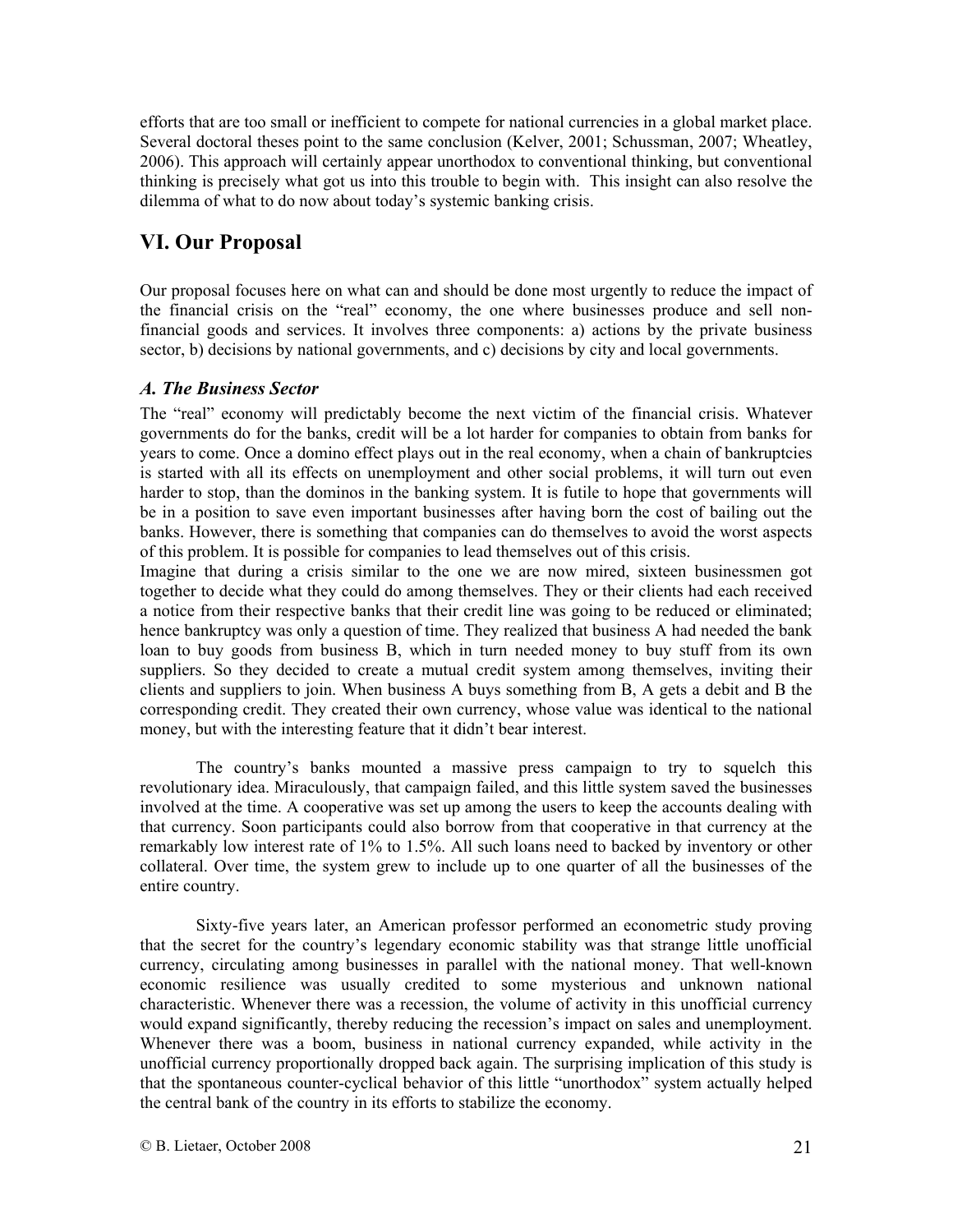This is not an urban legend, but the true story of the WIR system. The country is Switzerland and the sixteen founders met in Zurich in the year 1934. And the system is still operating today. The annual volume of business in the WIR currency is now about \$2 billion per year. The American professor is James Stodder from Rensselaer University. His remarkable quantitative study<sup>33</sup> uses more than 60 years of high quality data to prove the points made in this story. The WIR system is also now accepting deposits and making loans in Swiss Francs, as well as in WIR.<sup>34</sup>

 It is propose here that businesses take the initiative of creating such Business-to-Business (B2B) systems at whatever scale makes most sense to them. The big advantage, compared to what happened in Switzerland, is that with what is available with today's information technology tools, setting up such a system can be achieved in a fraction of the time and costs of what it took in the 1930s. And, timeliness is going to be critical if one wants to avoid the social and economic ravages that will be unleashed by the unraveling of complex business supply chains. In the U.S., a nation-wide system would be justified. In Europe, ideally, such a system should be designed to be able to operate at the Euro zone level. Otherwise, we are going to see a lot of the economic gains achieved by European integration go to naught over the next decade.

Additionally, businesses - should consider lobbying their respective governments to have them accept their B2B currency in partial payment of business taxes. This could apply only temporarily, i.e. for the period during which the banking system will not be in a position to fulfill its traditional role of financing the real economy to the extent that is necessary. Partial payment of taxes – it could be as little as  $10\%$  or  $20\%$  - would be the most effective incentive that governments could provide to accelerate the widespread acceptance of this currency. The lobbyists have a simple but powerful argument: governments have just spent trillions of taxpayers money to save the banking system, in the hope that this would avoid spreading the contagion to other businesses. The strategy proposed here doesn't cost the government any money, will actually increase tax revenue, and is the best systemic way to avoid spreading the rot anyway, regardless of governments' efforts to help the banks.

### *B. National Governments*

In the end, governments will not be willing or able to force banks to lend out to the real economy, anymore than you can push on a string. Therefore, in addition and parallel to accepting the usual bank-debt conventional money, during the transition period ― until the banking system has recovered fully enough to play its traditional role ― accepting some complementary currency for payment of taxes makes a lot of sense. Which currencies should be acceptable for payment of what types of taxes is a political question that remains open for each government to decide.

<sup>&</sup>lt;sup>33</sup> James Stodder, "Reciprocal Exchange Networks: Implications for Macroeconomic Stability". Albuquerque, New Mexico: Paper presented at the International Electronic and Electrical Engineering (IEEE) Engineering Management Society (EMS) August 2000. Original paper available for download on www.lietaer.com See also James Stodder, "Corporate Barter and Economic Stabilization".International Journal of Community Currency Research.Vol.2 , 1998.Http : //www.bendigo.latrobe.edu.au/a /

<sup>&</sup>lt;sup>34</sup> www.WIR.ch and http://en.wikipedia.org/wiki/WIR\_Bank . Professor Tobias Studer, from the University of Basle, published a monograph in 1998 entitled *WIR in unsere Volkswirtschaft.* English translation by Philip H. Beard, PhD, *WIR and the Swis National Economy* (59 pages), available at http:/www.lulu.com/content/268895.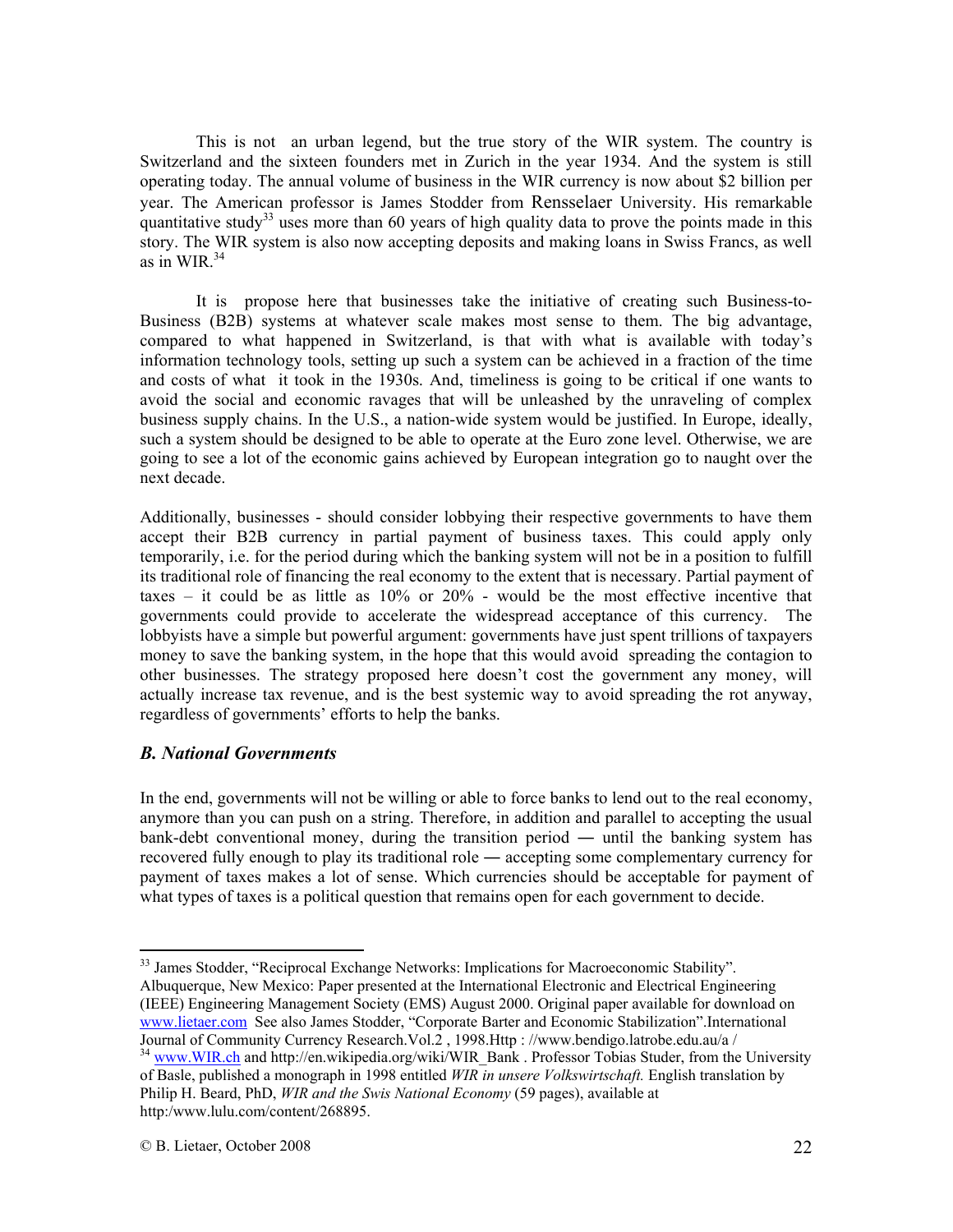As stated above, by accepting this currency in partial payment of taxes, the government provides a powerful incentive for businesses and people to accept it. Governments should probably not get involved in creating or managing such systems. Their role should be to assess and determine the criteria of quality and reliability that makes the currency qualify for acceptance by the government. They indeed have a built-in interest in receiving payments in a robust currency. It is obvious that the existence of such a currency facilitates exchanges that otherwise wouldn't happen, while conventional money or credit are difficult to obtain. These additional exchanges, in turn, increase the taxable income of the businesses involved, thereby starting a virtuous loop that counteracts the credit reductions by the banking system.

 There are two ways for a governmental entity to decide what percentage of taxes could be payable in complementary currency. The first one is to determine how much that entity purchases from the business sector. For instance, if 20% of the budget is for purchases from a specific group of corporations, it could make sense to accept up to 20% of payment in the currency of that specific group. Another approach is to levy taxes on a company in proportion to the volume of business that it realizes in that currency. In other words, all dollar sales are taxable in dollars, and all sales in complementary currency are payable in the corresponding complementary currency. For example, if a company does 10% of its business in complementary currency, 10% of its taxes would be payable in that currency.

 This strategy will increase taxable income to governments at different levels, particularly during a recession when taxable income dwindles. When people and businesses are strangled by lack of money, taxable income is automatically squeezed as well. By accepting some payments in currencies other than bank debt money, by definition more governmental income is possible. This isn't theory. For instance, during the crisis of the ruble of the late 1990s, the Russian government accepted corporate taxes paid in copper. What we propose is a lot less extreme: complementary currencies are a standardized medium of exchange, which governments can spend to buy goods or provide services in the locations and communities that accept the complementary currency.

 One important decision for national governments will be to allow cities and local governments to choose for themselves the complementary currency that they are interested in encouraging by accepting it in payment of the city or state taxes. Why this is important is explained next.

#### *C. Cities and Local Governments*

There are two reasons why it is recommend allowing cities and local governments to choose their own complementary currencies to implement this strategy. First, cities and local governments will be the first governmental entities to get into still deeper trouble than they are today; and second, they represent diversity and resilience at work. Given that this approach is radically new, it is simply safer to test out a new system as a pilot at a city or local level, rather than directly on a larger scale at the national level.

 Indeed, cities and other local government entities will find themselves in the first line to bear the brunt of the social effects of the looming recession, while at the same time they will see their tax revenue shrink, and conventional financing through debt become much harder to obtain. This kind of problem is not going to be limited only to the US. The London-based *Observer* asks:

What could possibly come along in the middle of this series of economic nightmares to make things even worse? How about a total depletion of local government finances that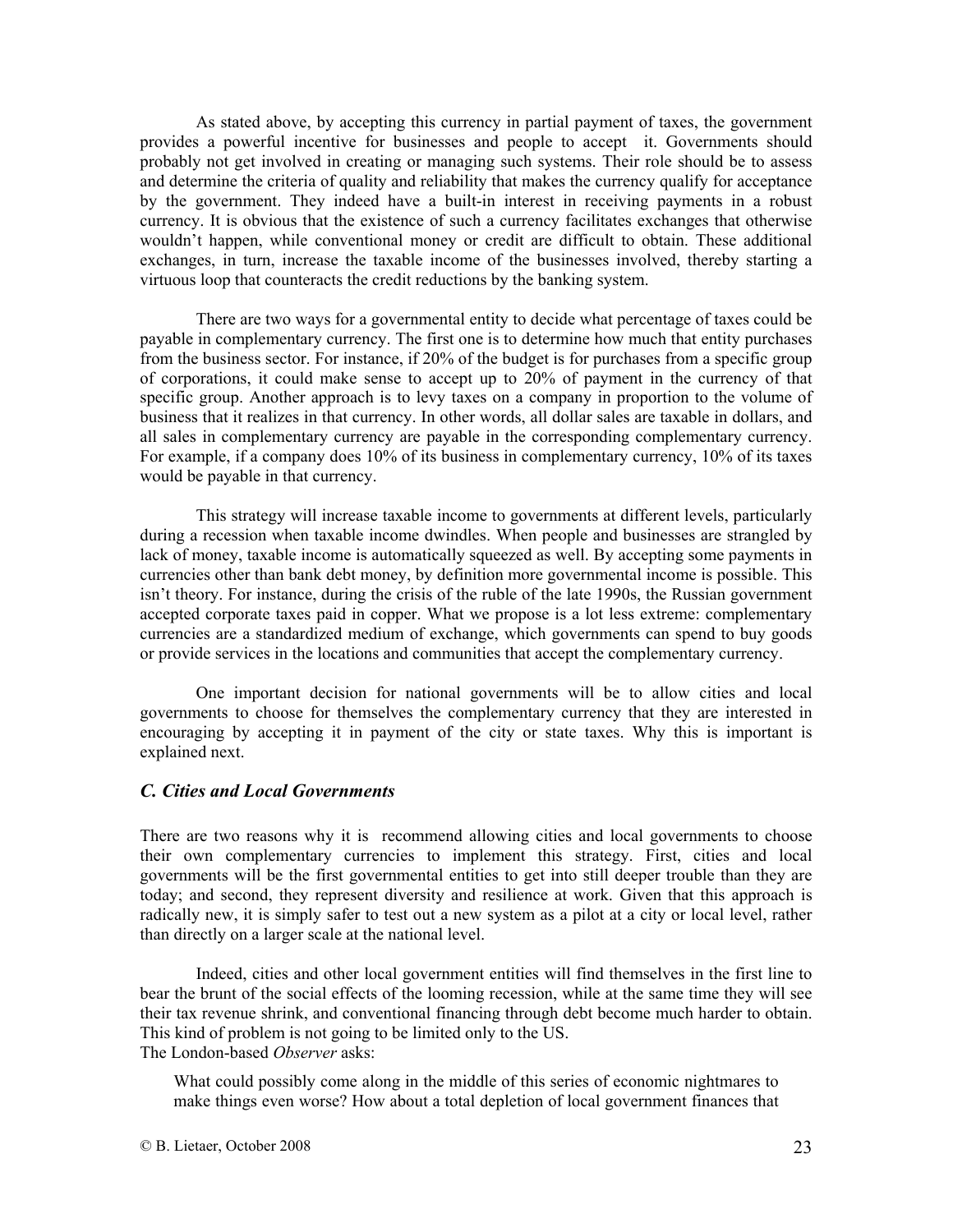pay for the things that make up the very fabric of American society? Imagine that rippling across the rest of the world, reducing public services to skeleton operations…"What is most disconcerting about the way this turmoil is panning out,' says Sujit Canagaretna, senior fiscal analyst at the Council of State Governments (CSG), 'is that most state governments were already in a terrible state. But now things have worsened considerably and the credit markets have a real choke hold on almost all state treasuries. It is so bad that economic activity in most states has all but ground to a halt." ... As the spectre of a long and painful recession looms ever larger across the globe, it is troubling to note that these dual problems facing governments across America ― falling tax revenue and reduced access to debt ― are universal. Brace yourselves for another great American export."35

The second argument for local currencies is that some diversity in experimenting with a strategy that is new can only be beneficial to all concerned. If specific issues are considered a political priority, other types of complementary currencies than the B2B one we described above could be considered. For instance, if carbon reduction is considered an important priority, a carbon reduction currency program could be launched and accepted in partial payment in taxes. Similarly, local or regional taxes could be paid partially in conventional money, and partially in regional currencies.36 Or international businesses could pay some of their taxes in Terras, a proposed global commercial currency, which is fully backed by a basket of commodities.<sup>37</sup> In short, a whole new set of tools to create incentives for specific behavior patterns, either corporate or individual, is now available, tools that in most cases have already been tested somewhere in the world.

#### *D. Some Pragmatic Considerations*

The speed at which the pragmatic application of this strategy can move is greatly facilitated in our times, thanks to the availability of various softwares designed to manage complementary currencies, and the Internet as a communication tool. For instance, the WIR cooperative, which we talked about above, has a large scale system operational in Switzerland in four languages that deals simultaneously with national money and WIR. There are also several other fully operational software packages available for specific complementary currency applications.

 It would be a good idea to consider particularly open source software for use in this case, as this would provide the flexibility to add new functions, or new currencies on the same smart card, without having to wait for the propriety software developers to catch up with their backlog. For instance, the Strohalm Foundation in the Netherlands has an open source software for mutual credit systems used for social purpose applications, which is already in operation in various countries. Similarly, the European Union has funded in cooperation with French regional governments the development of the SOL system <sup>38</sup> using three different types of complementary currencies on the same smart card, and this system is now also becoming available in open source. This application is currently in pilot phase in five different regions in France, and could easily be expanded for additional languages, including a fourth currency application for the B2B currency that is described above.

<sup>&</sup>lt;sup>35</sup> James Doran, "America's Latest Export: Empty Municipal Coffers," *The Observer*, Oct. 12, 2008, pg. 8.<br><sup>36</sup> This strategy is explained in Bernard Lietaer's *Pour une Europe des Régions: les Regios, compléments* 

*nécessaires a l'Euro*, (Paris: Fondation Mayer, 2008).<br><sup>37</sup> See <u>www.terratrc.org</u> for technical details.<br><sup>38</sup> See http://www.sol-reseau.coop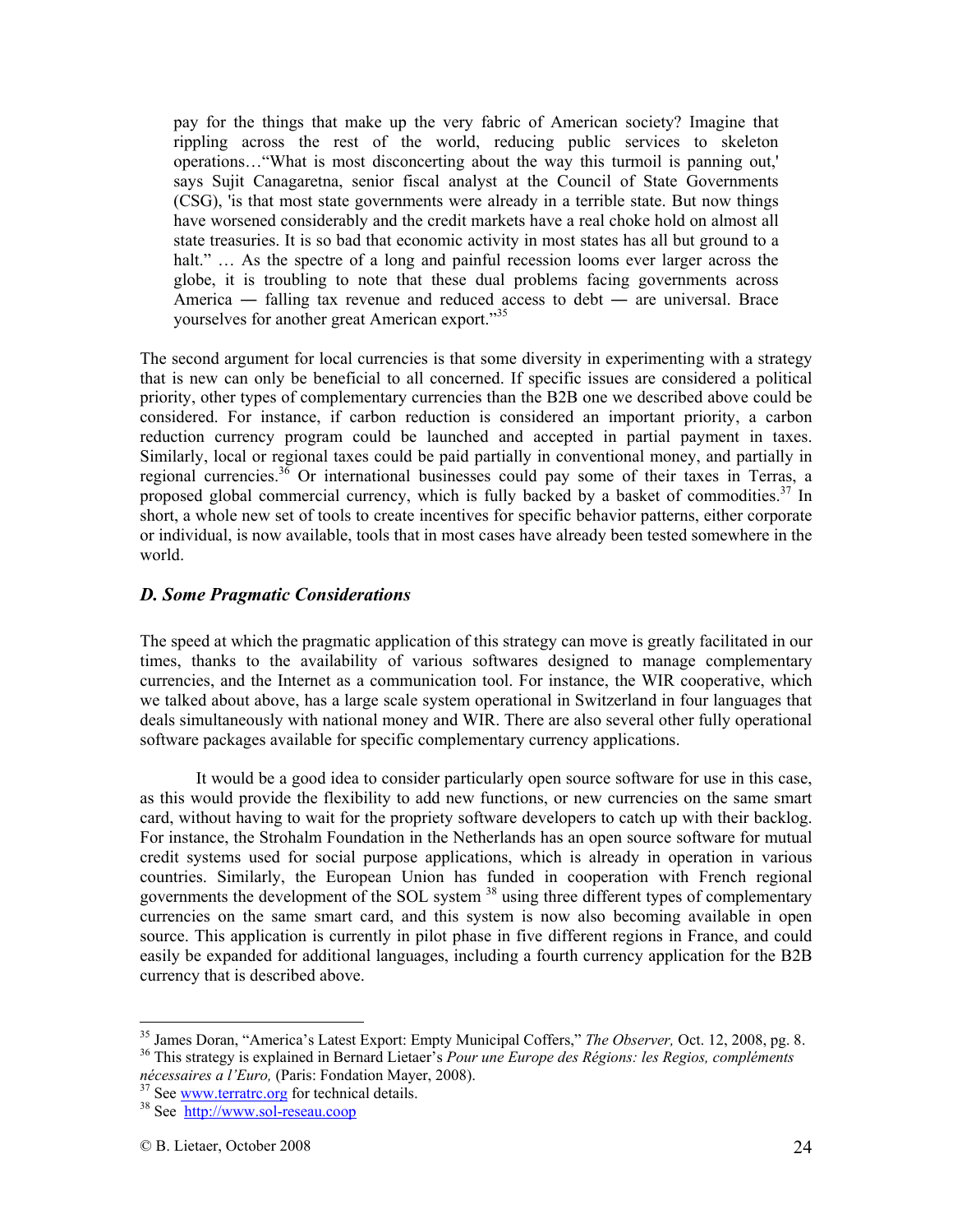Obviously, implementing a strategy of this nature should be done in careful steps, starting with pilot application on a limited scale. A European wide project, for instance, can be started with the interconnection of several cooperative ventures that were initiated on a smaller scale.

#### *E. Answering Some Objections*

The first objection will obviously arise from the banking system, which would prefer to keep the status quo. One argument will be that they will see the proposed B2B currency as excluding the banking system from their usual function; in short technical terms it "disintermediates" the banks. This objection is valid if and only if the banks themselves choose not to get involved in providing accounts and transactions in the B2B currencies. It is interesting to note that several banks - local and regional banks particularly - have gotten involved in providing account and payment services for several complementary currency projects.

 This is the case, for instance, of the Bank of Ithaca, who deals with Ithaca HOUR accounts in the city of Ithaca, New York; the GLS Bank in Germany; or of the Raiffeissenbank in Vorarlberg, Austria. The logic is that local or regional banks can compete with the giant banks only by providing services that the big ones don't bother to provide, and of course a client with an Ithaca Hour account with the Ithaca Bank will also tend to open a dollar account as well.So banks are going to be disintermediated by a broader use of B2B currencies only if they themselves remain aloof. Even if they don't get involved, however, banks would still benefit from the introduction of B2B currencies. The reason is that the counter-cyclical stability, as proven by the WIR precedent, is also helpful to the banking system's portfolios. Finally, our proposal provides banks with a much less drastic compromise than, for instance, nationalization or losing the right to issue legal tender altogether.

 The second objection that is quite predictable will come from traditional economic thinking: using multiple currencies within a national economy reduces the efficiency of the price formation process and of the exchanges among economic agents. While this argument is valid, we know now that this overarching emphasis on efficiency is precisely what has reduced the resilience of the system, and made it so brittle.

 Furthermore, our approach builds on Hayek's proposal to denationalize money (Hayek, 1976). Hayek envisaged to have each bank issuing its own currency, which would encourage competition among them to supply a "better" currency (in Hayek's view meaning a less inflationary currency), than the monopoly of centralized money has proven able to provide. From our perspective, this still provides the users only with a choice among currencies of one single type: bank-debt money issued with interest. Furthermore, as demonstrated by the current banking crisis when all major banks get simultaneously in trouble, a lack of institutional diversity would still be an issue. Our proposal goes beyond Hayek by providing a monetary ecology with a wider range of choices for people and corporations as medium of exchange. As long as there is transparency about the nature and the issuance process of the complementary currencies, such a wider choice would empower the users to choose different types of currencies for different types of transactions. For instance, for long-term financial contracts an inflation-resistant currency might indeed be the logical criterion; but for neighborhood exchanges, other values embedded in the currency may become a more relevant choice.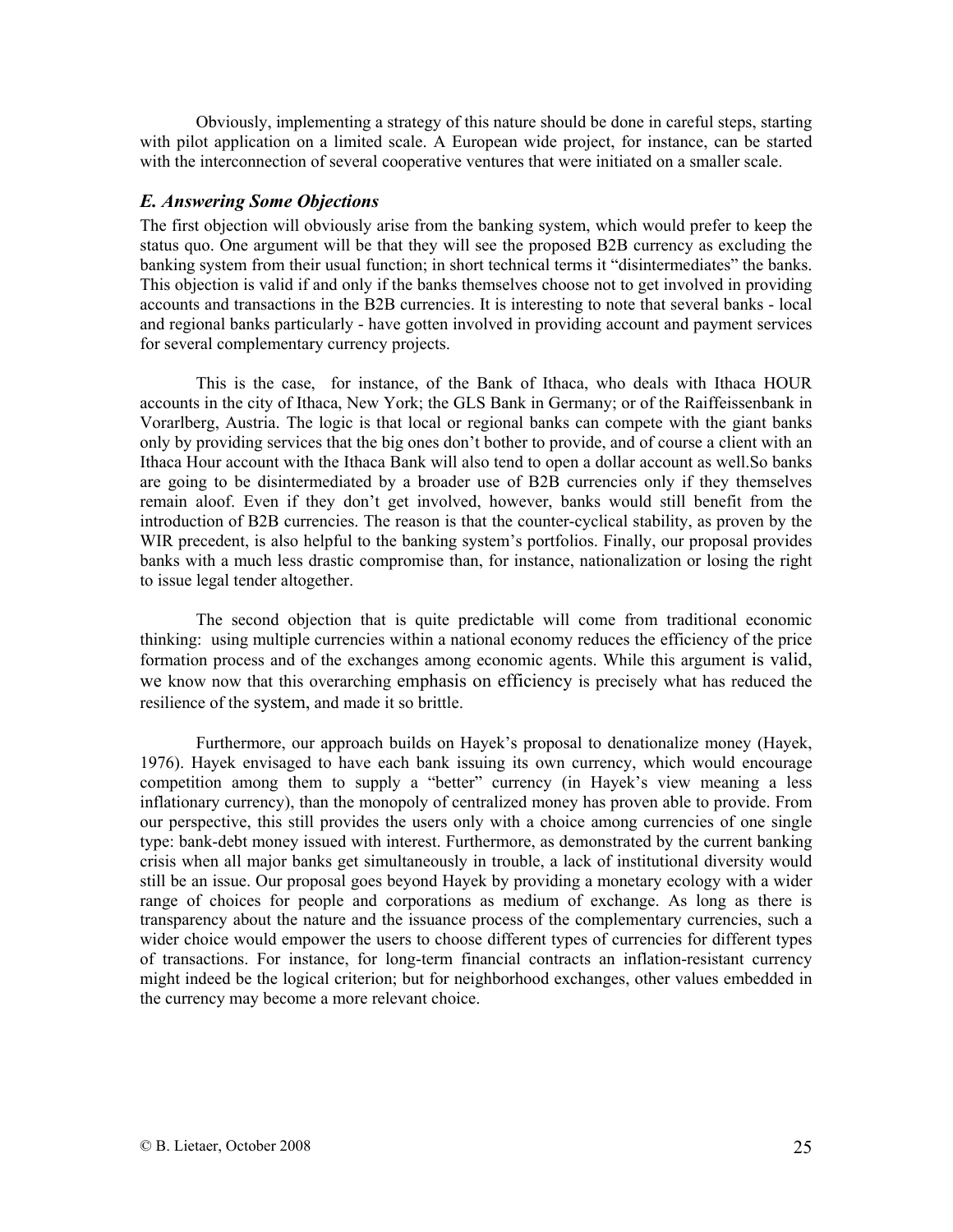### *F. Some Advantages of the Proposed Approach*

Our proposal, therefore, provides a *structural* solution to the instability of the monetary system, something which the current approaches are not even trying to achieve. Systemic solutions are the only ones that will avoid repeatedly having to go through the same type of problem in the future. For example, as the WIR example demonstrates, complementary currency systems have proven to be a key factor in fostering counter-cyclical stability. It has achieved this not only during the Great Depression of the 1930s, but also during every subsequent business cycle of the Swiss economy.

 A multi-scale multi-stakeholder strategy has a number of advantages for the different parties involved, particularly during the transition period that we now have entered. Leadership will be required at all levels – public and private, local and national – to lead ourselves out of this crisis.

- This approach will avoid or reduce the strangulation of the real economy by the banking credit contraction that unquestionably is going to occur. It would theoretically make sense from a systemic point of view to implement it at any time, but history teaches us that monetary changes invariably take place only after major crises or wars. The current crisis is clearly a major one. We will be forced to make some significant changes, so why not move in a direction that structurally prevents that the same crisis will take place again in the future?
- The decision that governments should reach accepting partial payment of taxes in money other than exclusively bank debt money – rests completely within their own political decision power. This strategy is also very flexible: a government can decide to accept payment of certain taxes only, only for a given percentage, for specific types of complementary currencies chosen for their robustness and have other positive effects, and/or only for specific fiscal years.
- Until now, taxes have been payable only in "legal tender," which means conventional bank-debt money. Any currency is an incentive scheme, and our current way of dealing with taxes and subsidies is limited to one single instrument, which needs to be scarcer than its usefulness to keep its value. With complementary currencies, a whole additional array of options become available, which can focus on - and fine tune precisely - the objectives that one wants to reach. We can, therefore, tailor the complementary currencies accepted for payments of taxes to the massive challenges currently faced around the world.
- Complementary currencies have proven a useful tool for enabling the design of incentive schemes in a wide variety of domains, regardless of whether or not a crisis is at hand. The evidence for this can be found in a number of publications $39$ ).
- Perhaps most importantly: This strategy will avoid repeating the worst part of the 1930s scenario where a Second Wave strangulation was left to play out fully, which resulted in massive bankruptcies in the productive economy, intolerably high unemployment and untold suffering, and a toxic political fallout that has proven a dangerous mess to disentangle once started. Hjamar Schacht, Hitler's central banker, pointed out correctly that the electoral popularity of Nazism was directly due to mass "despair and unemployment"…

<sup>39</sup> Lietaer 2001; Greco, 2003; Cahn, 2004; Kent, 2005; Brown, 2007; Lietaer,Belgin, & Dunne 2009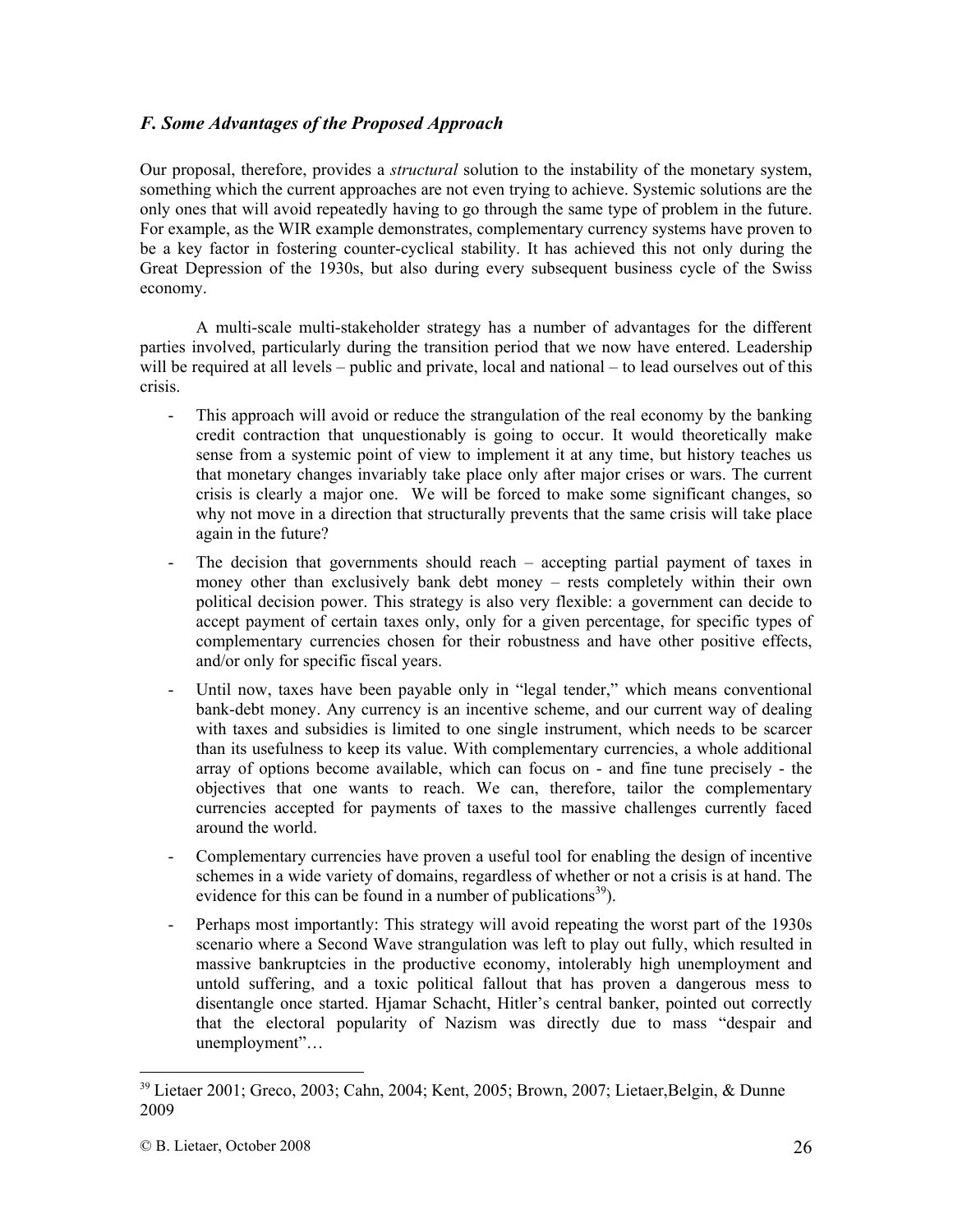## **VII. Conclusion: Synthetic Table of the Options**

The following table summarizes the implication of each of the five approaches to any large scale systemic banking crisis, as described here. Those implications are different for different actors. The following impacts are considered: the impact on bankers; on taxpayers and central governments; on local governments; on the 2d wave effects, and on the systemic cause. The different icons represent:



Degree of problem or dislike;

Degree of solution or preference

Unaddressed, not dealt with in any way.

| <b>Approach</b>                                               | <b>Bankers</b>                       | Taxpayers/<br><b>Central</b><br><b>Governments</b> | Local<br><b>Governments</b>   | 2d Wave                                      | <b>Systemic</b><br>Cause           |
|---------------------------------------------------------------|--------------------------------------|----------------------------------------------------|-------------------------------|----------------------------------------------|------------------------------------|
| <b>DO NOTHING</b><br>1929-1932                                | <b>Disaster</b>                      | <b>Disaster</b>                                    | <b>Disaster</b>               | <b>Disaster</b>                              | Unaddressed                        |
| <b>Conventional</b><br>Nationalizing<br><b>Problem Assets</b> | Preferred                            | Most Expensive<br>(no leverage)                    | Unaddressed                   | Delayed                                      | Unaddressed                        |
| Nationalizing<br><b>Banks</b>                                 | <b>Equity Dilution</b>               | 10x leverage                                       | Unaddressed                   | Delayed                                      | Unaddressed                        |
| <b>Unconventional</b><br>Nationalizing<br>Money Creation      | End of current<br>business model     | Long term solution<br>(but inflation?)             | Unaddressed                   | Governments<br>spend money<br>into existence | Unaddressed                        |
| Complementary<br>Currencies                                   | End of money<br>creation<br>monopoly | Long term<br>solution                              | Long & short<br>term solution | Long & short<br>term solution                | <b>Systemic</b><br><b>Solution</b> |

## *Options for Managing a Systemic Banking Crisis*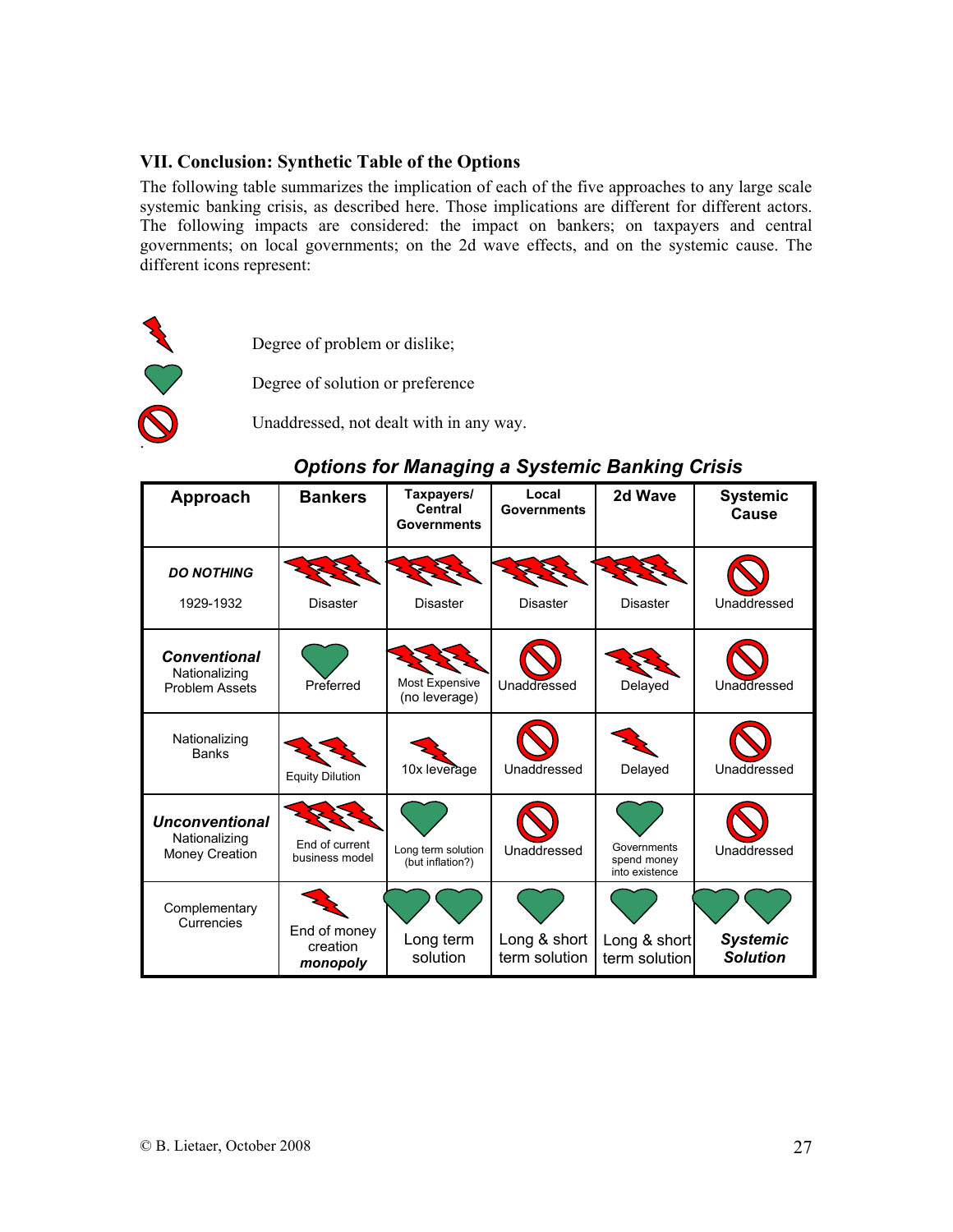#### **Some Related Literature**

- Bank of International Settlements (BIS) 2005 *Triennial Central Bank Survey of Foreign Exchange and Derivatives Market Activity 2008 - Final Results*. Washington, DC.
- Boulding, Kenneth E. 1981. *Evolutionary Economics.* Beverly Hills, CA: Sage Publications.
- Brown E.H. 2007 *The Web of Debt* (Baton Rouge, Louisiana).
- Cahn, Edgar. 2004. *No More Throw Away People*. Washington, DC: Essential Books.
- Caprio and Klingelbiel, 1996, "Bank Insolvencies: Cross Country Experience," *Policy Research Working Papers* no.1620 (Washington, DC: World Bank, Policy and Research Department).
- Costanza, R., 1981. Embodied energy, energy analysis, and economics. In: H.E. Daly (ed.), *Energy, Economics, and the Environment.* Westview Press, Boulder, Colorado.
- Cvitanovic, P. *Introduction to Universality in Chaos.* Bristol, UK: Adam Hilger, p. 11.
- Daly, H. E., 1997. *Beyond Growth: The Economics of Sustainable Development*. Beacon Press, Boston.
- Daly, H. E. and Cobb, J. B. 1989. *For the Common Good,* Boston: Beacon Press.
- Eichengreen, B. 2006 *Global Imbalances and the Lessons of Bretton Woods* Cambridge, MA: MIT Press
- Friedman, M. 1953 "The Case for Flexible Exchange Rates," in *Essays in Positive Economics*, Chicago: University of Chicago Press, pp. 157-203.
- Galbraith, J.K. 1990. *A Short History of Financial Euphoria,* New York: Penguin Books
- Galbraith, James, K. 2006 *Unbearable Cost: Bush, Greenspan and the Economics of Empire* New York: Palgrave-MacMillan.
- Galbraith, James, K. 2008 *The Predator State: How Conservatives Abandoned the Free Market and Why Liberals Should Too*, New York: The Free Press

Galbraith, James, K. "A bailout we don't need" *Washington Post* September 25, 2008; Page A19

- Georgescu-Roegen, N., 1971. *The Entropy Law and the Economic Process.* Cambridge, MA: Harvard University Press.
- Goerner, S., Dyck, R., and Lagerroos, D. 2008. *The New Science of Sustainability: Building a Foundation for Great Change*. Gabriola Island, BC, Canada: New Society Publishers.
- Goerner, S., 1999. *After the Clockwork Universe: the Emerging Science and Culture of Integral Society*. Floris Books, Edinburgh, UK pg 135.
- Greco, T. 2003 *Money: Understanding & Creating Alternatives to Legal Tender* Chelsey Green Publishing.
- Guttmann, R. 1994. *How Credit-Money Shapes the Economy: the United States in a Global System* Armonk, NY: M.E. Sharpe
- Hannon, B., 1973. The structure of ecosystems. *Journal of Theoretical Biology* 41: 535-546.
- Hayek, F., 1976. *The Denationalization of Money: An Analysis of the Theory and Practice of Concurrent Currencies* (first publication 1976), (Coronet Books; 3rd edition June 1990).
- Holling, C. S., 1973. Resilience and the stability of ecological systems, *Annual Review of Ecology and Systematics,* 4: 1-23.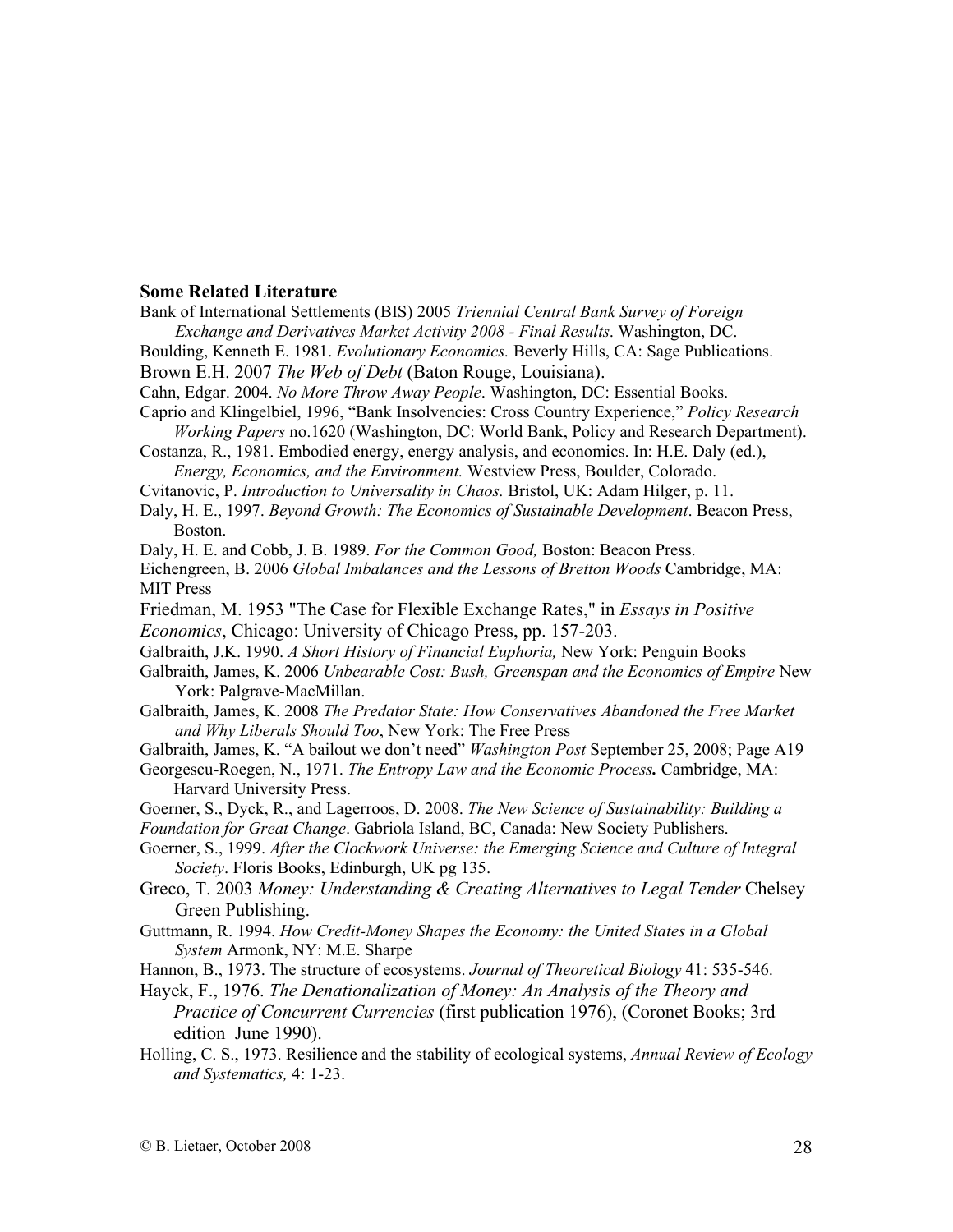- Holling, C.S. 1986. The resilience of terrestrial ecosystems: local surprise and global change. pp. 292-317. In: (W.C. Clark, and R.E. Munn, Eds.). *Sustainable Development of the Biosphere*. Cambridge University Press, Cambridge, UK.
- Jantsch, E., 1980. *The Self-Organizing Universe*. Pergamon, Oxford.
- Kaminsky, G. & Reinhart, C. 1999. "The twin crisis: the causes of banking and balance of payment problems," *American Economic Review,* Vol. 89, #3, pgs. 473-500.
- Kelver B., 2001 *The re-birth of local currencies: some key factors in making 'funny money' work.*  Doctoral dissertation, University of Oregon. *Dissertation Abstracts International* 40/01, 150.
- Kent D. 2005. *Healthy Money, Healthy Planet: Developing Sustainability through new money systems* (New Zealand: Craig Potton Publishing);
- Kindleberger, C. 1996 *Manias, Panics and Crashes* ( New York: Wiley & Sons, 3d ed.
- Lietaer, B. 2001. *The Future of Money*. Century, London.
- Lietaer, B. Belgin, S. and Dunne J. *Of Human Wealth: New Currencies for a New World,* Citerra Press. Boulder, CO. 2009 forthcoming.
- Leontief, W., 1951. *The Structure of the American Economy, 1919-1939*. New York: Oxford University Press,.
- May, R.M. 1972. Will a large complex system be stable? *Nature* 238:413-414.
- Odum, H., 1971. *Environment, Power and Society*. Wiley, London.
- Odum, H., 1984. Embodied energy, foreign trade, and the welfare of nations. In: A. M. Jannsson (ed.), *Integration of Economy and Ecology*, University of Stockholm Press, Stockholm.
- Prigogine, I., 1967. *From Being to Becoming*. San Francisco: Freeman.
- Rutledge, R. W., B. L. Basorre, and R. J. Mulholland. 1976. Ecological stability: an information theory viewpoint. *Journal of Theoretical. Biology*. 57:355-371.
- Schussman, A.T., 2007 *Making Real Money: Local currency and social economies in the United States.* Doctoral dissertation, University of Arizona. *Dissertation Abstracts International*  68/02, 196.
- Stodder, J. "Corporate Barter and Economic Stabilization".*International Journal of Community Currency Research.*Vol.2 , 1998.
- Tilman, D., Wedin, D., and Knops, J. 1996. Productivity and sustainability influenced by biodiversity in grassland ecosystems. *Nature* 379:718-720.
- Tribus, M., and E. C. McIrvine. 1971. Energy and information. *Scientific. American*. 225(3):179- 188.
- Ulanowicz, R.E. 1980. An hypothesis on the development of natural communities. *Journal of Theoretical. Biology*.*.* 85:223-245.
- Ulanowicz, R.E. 1986. *Growth & Development: Ecosystems Phenomenology*. New York: Springer-Verlag, 203 p.
- Ulanowicz, R.E. 1997. *Ecology, the Ascendent Perspective*. New York: Columbia University Press, 201p.
- Ulanowicz, R.E. 2002. Information theory in ecology. *Computers and Chemistry* 25:393-399.
- Ulanowicz, R.E. In review. *A Third Window: Natural Foundations for Life*. New York: Oxford University Press.
- Ulanowicz, R.E. and J.S. Norden. 1990. Symmetrical overhead in flow networks. *International Journal of Systems Science*. 1: 429-437.
- Ulanowicz, R.E., Bondavalli, C. and Egnotovich, M.S. 1996. *Network Analysis of Trophic Dynamics in South Florida Ecosystems, FY 96: The Cypress Wetland Ecosystem*. Annual Report to the United States Geological Service Biological Resources Division University of Miami Coral Gables, FL 33124.
- Ulanowicz, R.E., Goerner, S.J., Lietaer, B. & Gomez, R. (2008). Quantifying sustainability: Resilience, efficiency and the return of information theory. *Ecological Complexity* (in press).

.